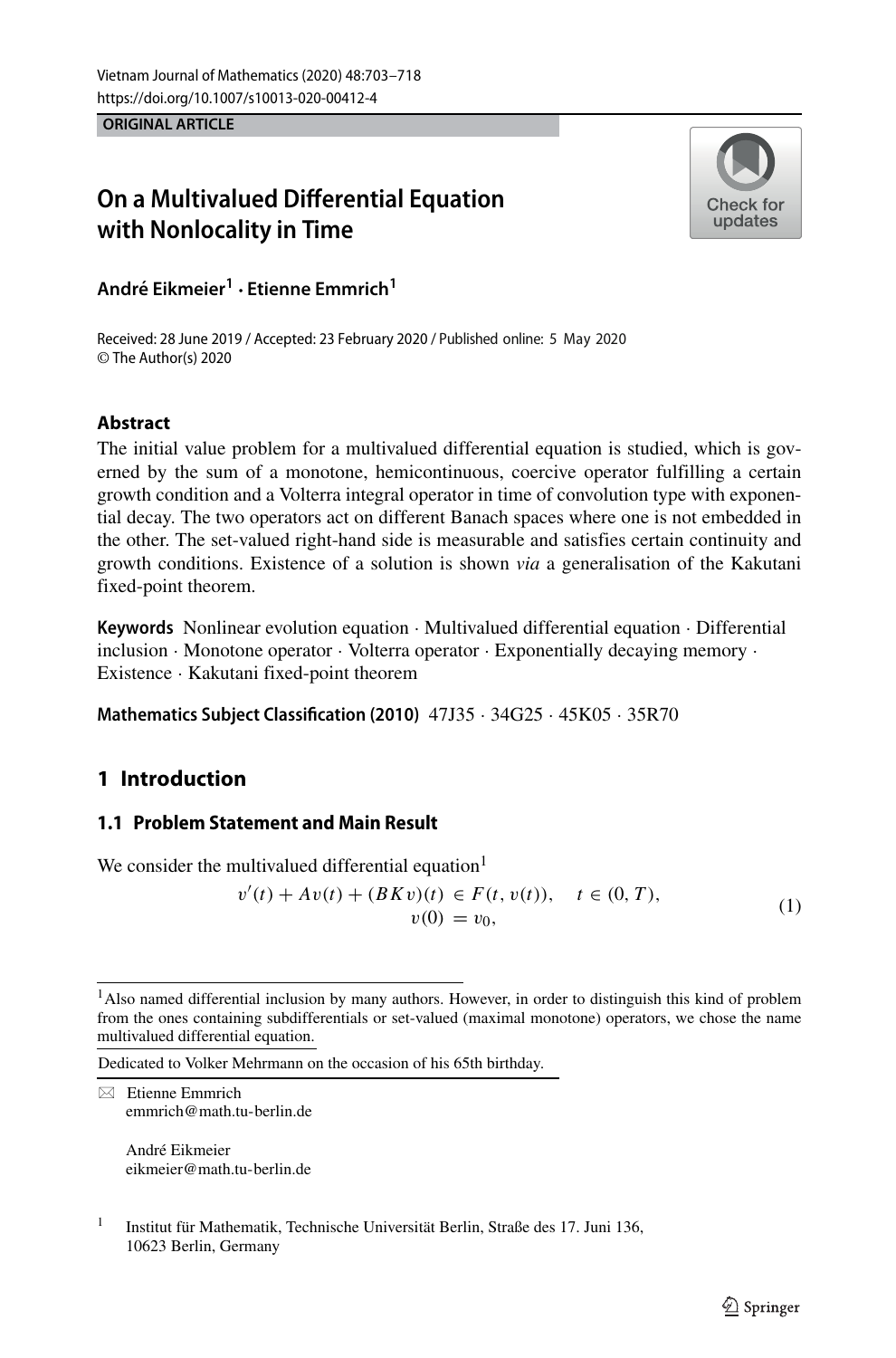where

<span id="page-1-0"></span>
$$
(Kv)(t) = u_0 + \int_0^t k(t-s)v(s)ds, \quad k(z) = \lambda e^{-\lambda z}.
$$
 (2)

Here,  $T > 0$  defines the considered time interval,  $\lambda > 0$  is a given parameter and  $v_0$ ,  $u_0$  are the given initial data of the problem.

The operator  $A: V_A \to V_A^*$  is a monotone, hemicontinuous, coercive operator satisfying a certain growth condition, where *VA* is a real, reflexive Banach space. The operator *B*:  $V_B \rightarrow V_B^*$  is linear, bounded, strongly positive, and symmetric, where  $V_B$  denotes a real Hilbert space. The space  $V_A$  shall be compactly and densely embedded in a real Hilbert space  $H$ , whereas  $V_B$  shall be only continuously and densely embedded in  $H$ . The dual of *H* is identified with *H* itself, such that both  $V_A$ ,  $H$ ,  $V_A^*$  and  $V_B$ ,  $H$ ,  $V_B^*$  form a so-called Gelfand triple. However, we do not assume any relation between  $V_A$  and  $V_B$  apart from  $V = V_A \cap V_B$  being separable and densely embedded in both  $V_A$  and  $V_B$ . We do not assume that  $V_A$  is embedded into  $V_B$  or the other way around. Overall, we have the scale

<span id="page-1-2"></span>
$$
V_A \cap V_B = V \subset V_C \subset H = H^* \subset V_C^* \subset V^* = V_A^* + V_B^*, \quad C \in \{A, B\},\tag{3}
$$

of Banach and Hilbert spaces, where all embeddings are meant to be continuous and dense and the embedding  $V_A \subset H$  is even meant to be compact.

The operator  $F: [0, T] \times H \to P_{fc}(H)$  is measurable, fulfils a certain growth condition in the second argument and the graph of  $v \mapsto F(t, v)$  is sequentially closed in  $H \times H_w$ for almost all  $t \in (0, T)$ , where  $H_w$  denotes the Hilbert space H equipped with the weak topology. The set  $P_{fc}(H)$  denotes the set of all nonempty, closed, and convex subsets of  $H$ .

Multivalued differential equations appear, e.g., in the formulation of optimal feedback control problems. If we consider the inclusion as an equation with a side condition on the right-hand side, i.e.,

$$
v'(t) + Av(t) + (BKv)(t) = f(t), \t t \in (0, T),
$$
  

$$
f(t) \in F(t, v(t)), \t t \in (0, T),
$$
  

$$
v(0) = v_0,
$$

we can consider f as the control of our system with the corresponding state  $v$  and  $F$  as the set of admissible controls, which, in the case of  $F$  depending on  $v$ , leads to a feedback control system.

Physical applications of the system we are considering in this work are, e.g., heat flow in materials with memory (see, e.g., MacCamy [\[25\]](#page-14-0), Miller [\[30\]](#page-15-0)) or viscoelastic fluid flow (see, e.g., Desch, Grimmer, and Schappacher [\[11\]](#page-14-1), MacCamy [\[26\]](#page-15-1)). Another application related to that are non-Fickian diffusion models which describe diffusion processes of a penetrant through a viscoelastic material (see, e.g., Edwards [\[13\]](#page-14-2), Edwards and Cohen [\[14\]](#page-14-3), Shaw and Whiteman [\[39\]](#page-15-2)). They also appear, e.g., in mathematical biology (see, e.g., Cushing [\[8\]](#page-14-4), Fedotov and Iomin [\[18\]](#page-14-5), Mehrabian and Abousleiman [\[27\]](#page-15-3)).

Due to the specific form of the kernel  $k$  given in  $(2)$ , we can rewrite our system into the coupled system

<span id="page-1-1"></span>
$$
v'(t) + Av(t) + Cu(t) \in F(t, v(t)), \ t \in (0, T),
$$
  
\n
$$
(u - Du_0)'(t) + \lambda (u - Du_0)(t) = \lambda Dv(t), \ t \in (0, T),
$$
  
\n
$$
v(0) = v_0,
$$
  
\n
$$
u(0) = Du_0,
$$
\n(4)

where *C* and *D* are suitably chosen linear operators such that  $B = CD$ .

Instead of the kernel  $k(z) = \lambda e^{-\lambda z}$ , we might also consider  $k(z) = ce^{-\lambda z}$  with  $c, \lambda > 0$ . However, for simplicity, we will stick to the first type of kernel. Actually, this type appears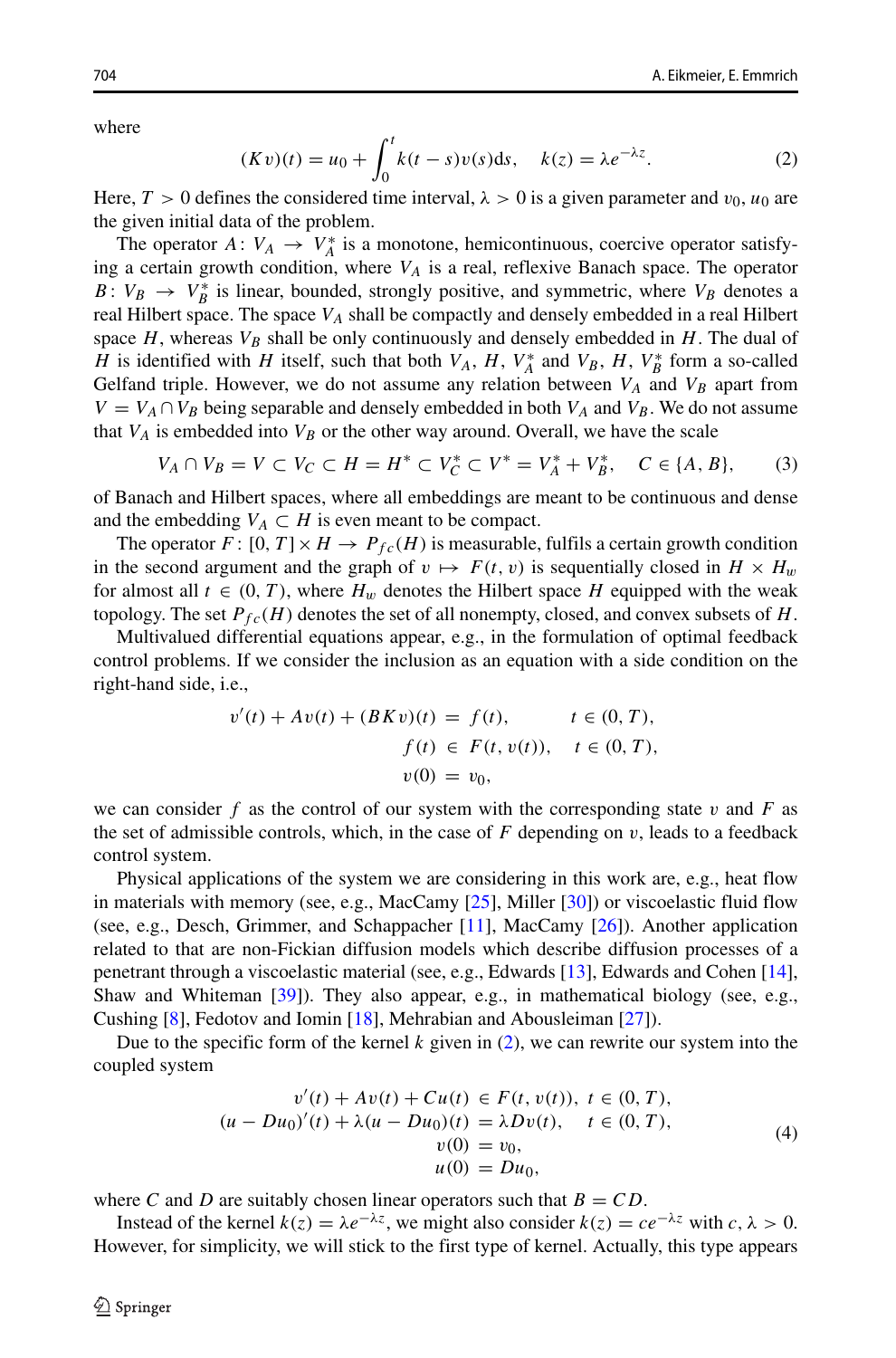naturally in many applications. In these applications,  $\frac{1}{\lambda}$  is often describing a relaxation or averaged delay time. If we consider the limit  $\lambda \to 0$ , the system [\(4\)](#page-1-1) decouples such that  $u(t) = Du_0, t \in [0, T]$ , is the solution of the second equation. In the case  $\lambda \to \infty$ , the system reduces to a single first-order equation for *v* without memory.

In the case of the kernel  $k(z) = ce^{-\lambda z}$ , the behaviour for  $\lambda \to 0$  is slightly different. The limit then yields a second-order in time equation for *u* (see, e.g., Emmrich and Thalhammer  $[16]$ ).

#### **1.2 Literature Overview**

This work is a continuation of Eikmeier, Emmrich, and Kreusler [\[15\]](#page-14-7). There, the singlevalued instead of the multivalued differential equation is considered in the same setting concerning the spaces  $V_A$  and  $V_B$ . However, due to the structure of the proof in the present work, we additionally need the compact embedding  $V_A \subset H$  and we have to assume that the right-hand side is pointwisely *H*-valued.

Nonlinear integro-differential equations have been considered by many authors through the years. Results on well-posedness for more general classes of nonlinear evolution equations including Volterra operators, but only in the case of Hilbert spaces  $V_A = V_B$ , can be found in, e.g., Gajewski, Gröger, and Zacharias [[19\]](#page-14-8). In contrast to this, Crandall, Londen, and Nohel [\[7\]](#page-14-9) study the case of a doubly nonlinear problem, where both nonlinear operators are assumed to be (possibly multivalued) maximal monotone subdifferential operators and the domain of definition of one of them has to be continuously and densely embedded in the domain of definition of the other one. For more references on nonlinear and also linear evolutionary integro-differential equations see Eikmeier, Emmrich, and Kreusler [\[15,](#page-14-7) Section 1.2].

Multivalued differential equations have also been studied by various authors. Basic results, also for set-valued analysis, can be found in, e.g., Aubin and Cellina [\[2\]](#page-14-10), Aubin and Frankowska [\[3\]](#page-14-11), or Deimling [\[9\]](#page-14-12). In O'Regan [\[32\]](#page-15-4), some extensions of the results shown in Deimling [\[9\]](#page-14-12) are presented. A semilinear multivalued differential equation with a linear, bounded, and strongly positive operator and a set-valued nonlinear operator is, e.g., considered in Beyn, Emmrich, and Rieger [\[4\]](#page-14-13).

In particular, integro-differential equations in the multivalued case have been studied by, e.g., Papageorgiou [\[33–](#page-15-5)[36\]](#page-15-6). The equations are considered under different assumptions with the set-valued operator appearing in the integral term. In most of the works mentioned, examples of applications in the theory of optimal control are given.

In the context of viscoelastic contact problems, evolution inclusions and hemivariational inequalities have been discussed in, e.g., Migórski  $[28]$  $[28]$  and Migórski, Ochal, and Sofonea [\[29\]](#page-15-8).

The optimal feedback control of a motion of a viscoelastic fluid *via* a multivalued differential equation is, e.g., considered in Gori et al.  $[21]$  and Obukhovskiı̆, Zecca, and Zvyagin [\[31\]](#page-15-9). Existence of solutions for the equation are shown *via* topological degree theory.

#### **1.3 Organisation of the Paper**

The paper is organised as follows: In Section [2,](#page-3-0) we introduce the general notation and some basic results from set-valued analysis. In Section [3,](#page-4-0) we state our assumptions on the operators *A*, *B*, and *F* and some preliminary results concerning properties we need in the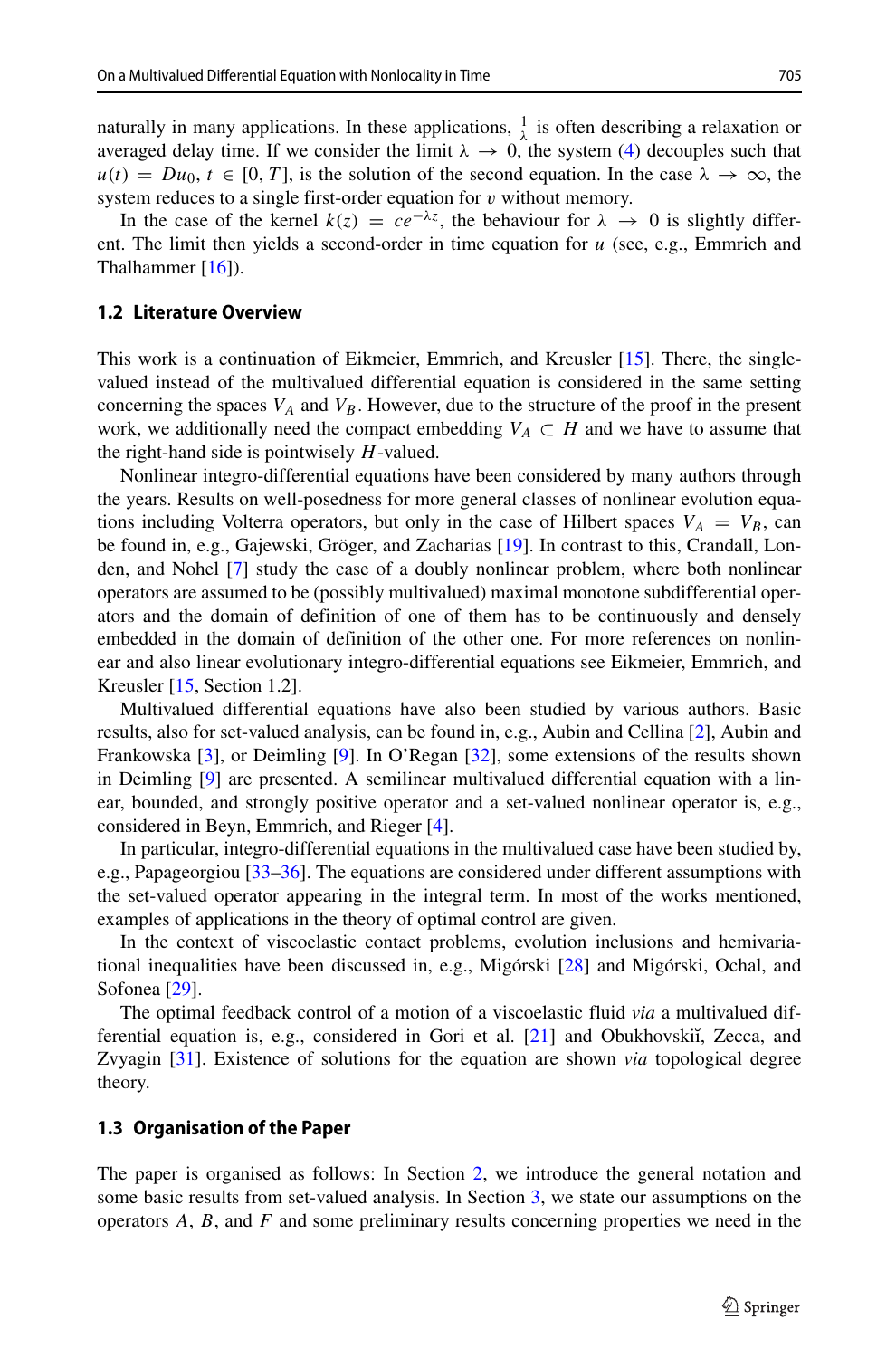following Section [4,](#page-7-0) where we prove existence of a solution to problem [\(1\)](#page-0-1). This is done *via* a generalisation of the Kakutani fixed-point theorem.

#### <span id="page-3-0"></span>**2 Notation**

Let *X* be a Banach space with its dual *X*∗. The norm in *X* and the standard norm in *X*∗ are denoted by  $\| \cdot \|_X$  and  $\| \cdot \|_{X^*}$ , respectively. The duality pairing between *X* and  $X^*$  is denoted by  $\langle \cdot, \cdot \rangle$ . If *X* is a Hilbert space, the inner product in *X* is denoted by  $(\cdot, \cdot)$ . For the intersection *X* ∩ *Y* of two Banach spaces *X* and *Y*, we consider the norm  $\| \cdot \|_{X \cap Y} =$  $\| \cdot \|_X + \| \cdot \|_Y$ , and for the sum  $X + Y$ , we consider the norm

 $||z||_{X+Y} = \inf \{ \max (||z_X||_X, ||z_Y||_Y) \mid z = z_X + z_Y \text{ with } z_X \in X, z_Y \in Y \}.$ 

Note that  $(X \cap Y)^* = X^* + Y^*$  if *X* and *Y* are embedded in a locally convex space and  $X \cap Y$ is dense in *X* and *Y* with respect to the norm above, see, e.g., Gajewski et al. [\[19,](#page-14-8) pp. 12ff.].

Now, let *X* be a real, reflexive, and separable Banach space and  $1 \leq p \leq \infty$ . By  $L^p(0, T; X)$ , we denote the usual space of Bochner measurable (sometimes also called strongly measurable), *p*-integrable functions equipped with the standard norm. For  $1 \leq$  $p < \infty$ , the duality pairing between  $L^p(0, T; X)$  and its dual space  $L^q(0, T; X^*)$ , where  $\frac{1}{p} + \frac{1}{q} = 1$  for  $p > 1$  and  $q = \infty$  for  $p = 1$ , is also denoted by  $\langle \cdot, \cdot \rangle$ , and it is given by

$$
\langle g, f \rangle = \int_0^T \langle g(t), f(t) \rangle dt,
$$

see, e.g., Diestel and Uhl [\[12,](#page-14-15) Theorem 1 on p. 98, Corollary 13 on p. 76, Theorem 1 on p. 79].

By  $W^{1,p}(0,T;X)$ ,  $1 \leq p \leq \infty$ , we denote the usual space of weakly differentiable functions  $u \in L^p(0, T; X)$  with  $u' \in L^p(0, T; X)$ , equipped with the standard norm. By  $\mathcal{C}([0, T]; X)$ , we denote the space of functions that are continuous on [0, T] with values in *X*, whereas  $\mathcal{C}_w([0, T]; X)$  denotes the space of functions that are continuous on  $[0, T]$  with respect to the weak topology in *X*. We have the continuous embedding *W*<sup>1,1</sup>(0, *T*; *X*) ⊂  $\mathcal{C}$  ([0, *T* ]; *X*), see, e.g., Roubíček [[38,](#page-15-10) Lemma 7.1]. Furthermore, a function  $u \in W^{1,1}(0,T; X)$  is almost everywhere equal to a function that is absolutely continuous on  $[0, T]$  with values in *X*, see, e.g., Brézis  $[5,$  $[5,$  Theorem 8.2]. We denote the set of all these functions by  $\mathscr{AC}([0, T]; X)$ . By  $\mathscr{C}^1([0, T])$ , we denote the space of real-valued functions that are continuously differentiable on [0*, T* ]. By *c*, we denote a generic positive constant.

Now, let us recall some definitions from set-valued analysis. Let  $(\Omega, \Sigma)$  be a measurable space and let *X* be a complete separable metric space. By  $\mathcal{L}([a, b])$  and  $\mathcal{B}(X)$ , we denote the Lebesgue  $\sigma$ -algebra on the interval  $[a, b] \subset \mathbb{R}$  and the Borel  $\sigma$ -algebra on *X*, respectively. By  $P_f(X)$ , we denote the set of all nonempty and closed subsets  $U \subset X$ , and by  $P_{fc}(X)$ , we denote the set of all nonempty, closed, and convex subsets  $U \subset X$ .

For a set-valued function  $F: \Omega \to 2^X \setminus \{\emptyset\}$ , let

$$
|F(\omega)| := \sup\left\{ \|x\|_X \mid x \in F(\omega) \right\}, \quad \omega \in \Omega.
$$

The graph of such a set-valued function is defined as

$$
\mathrm{graph}(F) = \{(\omega, x) \in \Omega \times X \mid x \in F(\omega)\}.
$$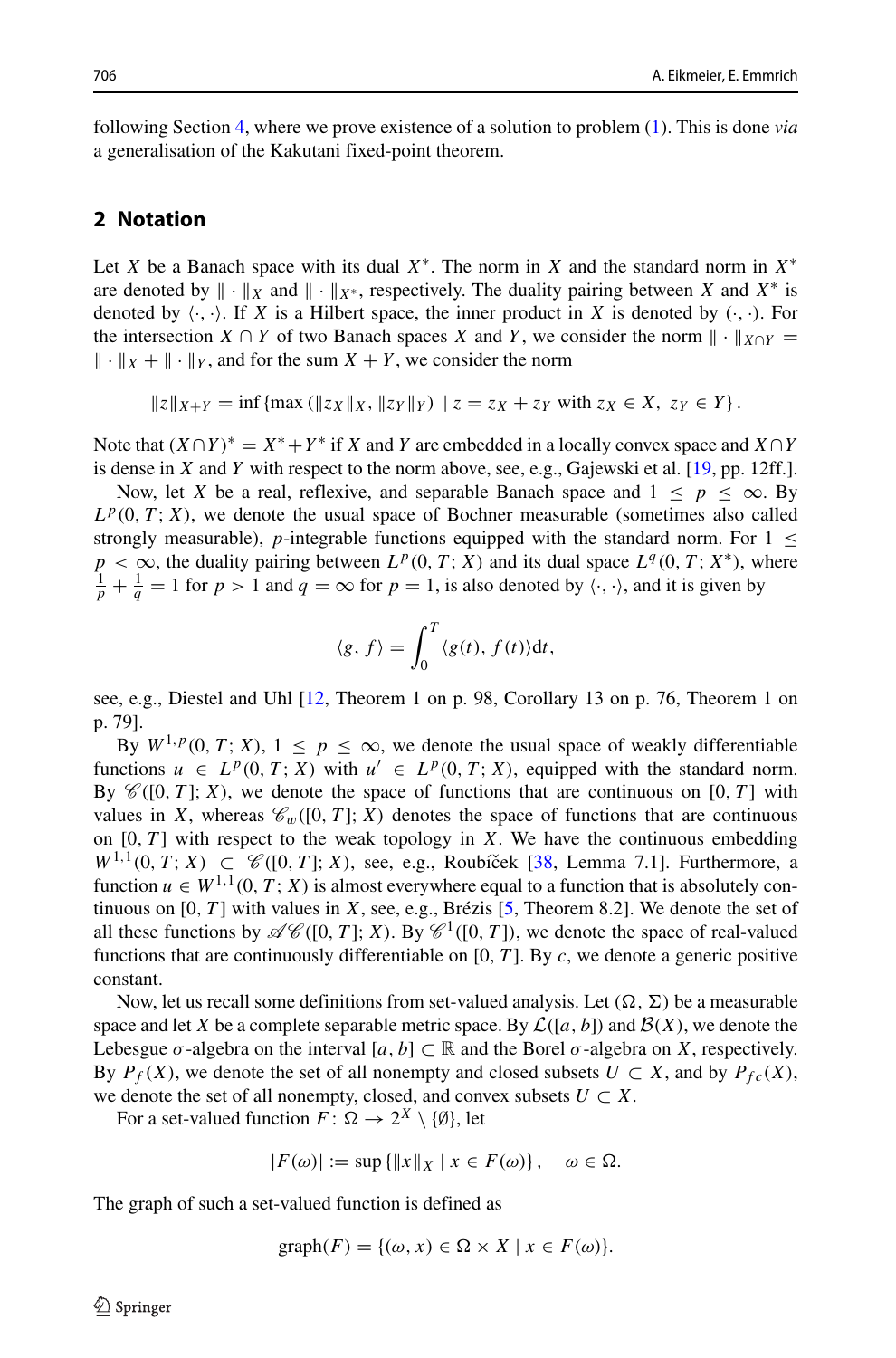A function  $F: \Omega \to P_f(X)$  is called measurable (sometimes also called weakly measurable) if the preimage of each open set is measurable, i.e.,

$$
F^{-1}(U) := \{ \omega \in \Omega \mid F(\omega) \cap U \neq \emptyset \} \in \Sigma
$$

for every open  $U \subset X$ .<sup>[2](#page-4-1)</sup> A function  $f: \Omega \to X$  is called measurable selection of *F* if  $f(\omega) \in F(\omega)$  for all  $\omega \in \Omega$  and *f* is measurable. Each measurable set-valued function has a measurable selection, see, e.g., Aubin and Frankowska [\[3,](#page-14-11) Theorem 8.1.3].

Now, let  $(Ω, Σ, μ)$  be a complete *σ*-finite measure space and let *X* be a separable Banach space. For a set-valued function  $F: \Omega \to P_f(X)$  and  $p \in [1, \infty)$ , we denote by  $\mathcal{F}^p$  the set of all *p*-integrable selections of *F*, i.e.,

$$
\mathcal{F}^p := \left\{ f \in L^p(\Omega; X, \mu) \mid f(\omega) \in F(\omega) \text{ a.e. in } \Omega \right\},\
$$

where  $L^p(\Omega; X, \mu)$  denotes the space of Bochner measurable, *p*-integrable functions with respect to  $\mu$ <sup>[3](#page-4-2)</sup>. If *F* is integrably bounded, i.e., there exists a nonnegative function *m* ∈  $L^p(\Omega; \mathbb{R}, \mu)$  such that  $F(\omega) \subset m(\omega)B_X$  for  $\mu$ -almost all  $\omega \in \Omega$ , where  $B_X$  denotes the unit ball in *X*, each measurable selection of *F* is in  $\mathcal{F}^p$  due to Lebesgue's theorem on dominated convergence. The integral of *F* is defined as

$$
\int_{\Omega} F d\mu := \left\{ \int_{\Omega} f d\mu \mid f \in \mathcal{F}^1 \right\}.
$$

For properties of this integral, see, e.g., Aubin and Frankowska [\[3,](#page-14-11) Chapter 8.6].

For a set-valued function  $F: \Omega \times X \to P_f(X)$ , a function  $v: \Omega \to X$  and  $p \in [1, \infty)$ , we denote by  $\mathcal{F}^p(v)$  the set of all *p*-integrable selections of the mapping  $\omega \mapsto F(\omega, v(\omega))$ , i.e.,

 $\mathcal{F}^p(v) := \left\{ f \in L^p(\Omega; X, \mu) \mid f(\omega) \in F(\omega, v(\omega)) \text{ a.e. in } \Omega \right\}.$ 

Finally, let *X*, *Y* be Banach spaces and  $\Omega \subset Y$ . A set-valued function  $F: \Omega \to 2^X \setminus \{\emptyset\}$ is called upper semicontinuous if  $F^{-1}(U)$  is closed in  $\Omega$  for all closed *U* ⊂ *X*.

## <span id="page-4-0"></span>**3 Main Assumptions and Preliminary Results**

Throughout this paper, let  $V_A$  be a real, reflexive Banach space and let  $V_B$  and  $H$  be real Hilbert spaces, respectively. As mentioned in Section [1,](#page-0-2) we require that  $V = V_A \cap V_B$  is separable and the embeddings stated in [\(3\)](#page-1-2) are fulfilled (with the embedding  $V_A \subset H$  meant to be compact). Let also  $2 \le p < \infty$ ,  $1 < q \le 2$  with  $\frac{1}{p} + \frac{1}{q} = 1$ .

For  $A: V_A \to V_A^*$ , we say the assumptions **(A)** are fulfilled if

- i) *A* is monotone,
- ii) *A* is hemicontinuous, i.e.,  $\theta \mapsto \langle A(u+\theta v), w \rangle$  is continuous on [0, 1] for all *u*, *v*, *w* ∈ *VA*,
- iii) *A* fulfils a growth condition of order  $p 1$ , i.e., there exists  $\beta_A > 0$  such that

$$
||Av||_{V_A^*} \leq \beta_A \left(1 + ||v||_{V_A}^{p-1}\right)
$$

for all  $v \in V_A$ ,

<span id="page-4-1"></span><sup>&</sup>lt;sup>2</sup>Depending on the assumptions on  $(\Omega, \Sigma)$  and *X*, there are many equivalent definitions of measurability for set-valued functions, see, e.g., Denkowski, Migórski, and Papageorgiou [[10,](#page-14-17) Theorem 4.3.4].

<span id="page-4-2"></span><sup>&</sup>lt;sup>3</sup>Note that in the case of a separable Banach space *X*, the Bochner measurability of f coincides with the  $\Sigma$ - $B(X)$ -measurability, see, e.g., Amann and Escher [\[1,](#page-14-18) Chapter X, Theorem 1.4], Denkowski, Migórski, and Papageorgiou [\[10,](#page-14-17) Corollary 3.10.5], or Papageorgiou and Winkert [\[37,](#page-15-11) Theorem 4.2.4]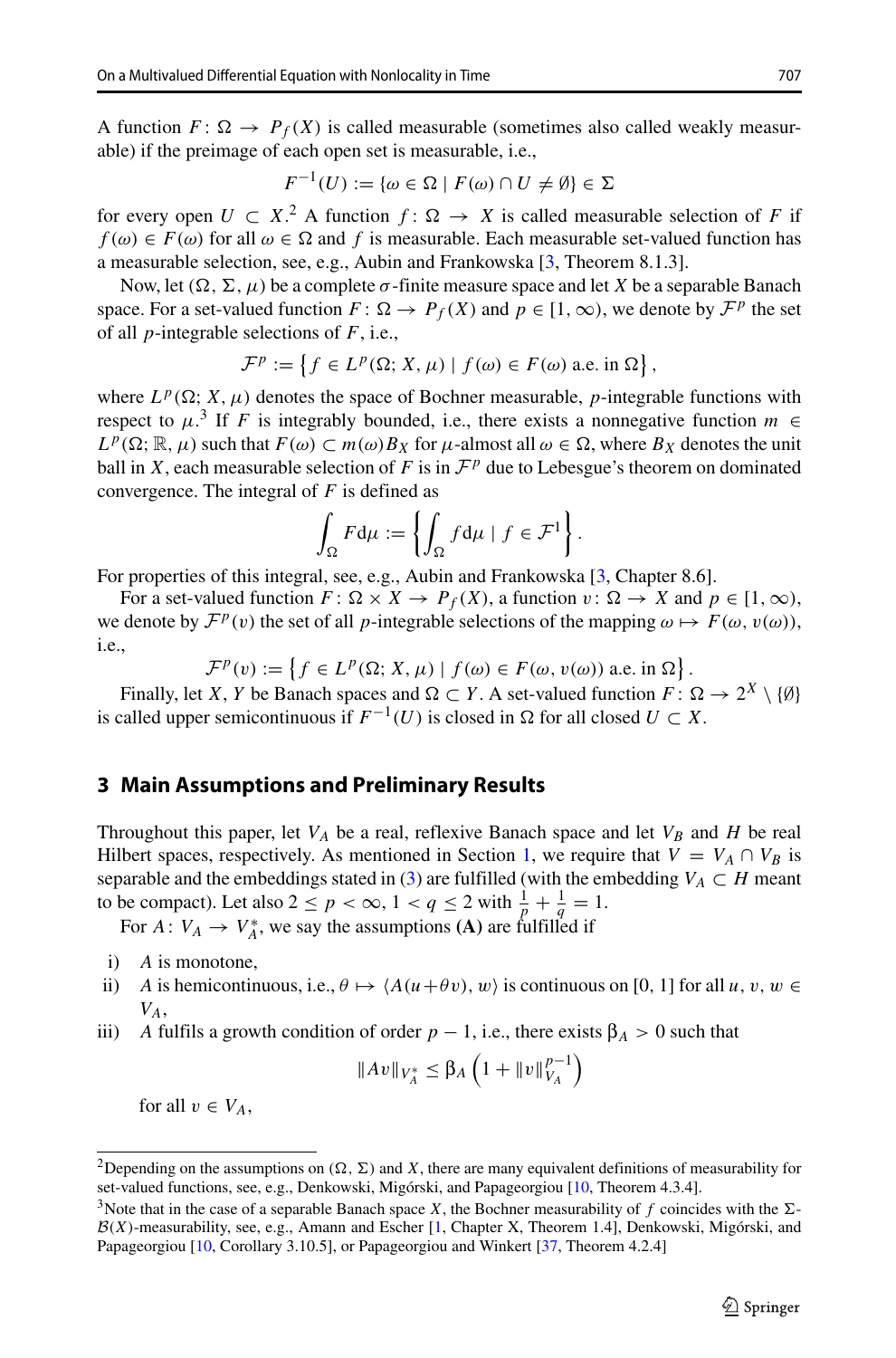iv) *A* is *p*-coercive, i.e., there exist  $\mu_A > 0$ ,  $c_A \geq 0$  such that

$$
\langle Av, v \rangle \ge \mu_A ||v||_{V_A}^p - c_A
$$

for all  $v \in V_A$ .

One operator satisfying these assumptions is, e.g., the *p*-Laplacian  $-\Delta_p = -\nabla \cdot (|\nabla|^{p-2}\nabla)$ acting between the standard Sobolev spaces  $W_0^{1,p}(\Omega)$  and  $W^{-1,p}(\Omega)$  for a bounded Lipschitz domain  $\Omega$ , see, e.g., Zeidler [\[40,](#page-15-12) p. 489]. For *B* :  $V_B \rightarrow V_B^*$ , we say the assumptions **(B)** are fulfilled if

- i) *B* is linear,
- ii) *B* is bounded, i.e., there exists  $\beta_B > 0$  such that

$$
||Bv||_* \leq \beta_B ||v||
$$

for all  $v \in V_B$ ,

iii) *B* is strongly positive, i.e., there exists  $\mu_B > 0$  such that

$$
\langle Bv, v \rangle \geq \mu_B ||v||^2
$$

for all  $v \in V_B$ ,

iv) *B* is symmetric.

Following these assumptions, *B* induces a norm  $\|\cdot\|_B := (B \cdot, \cdot)^{1/2}$  in  $V_B$  that is equivalent to  $\|\cdot\|_{V_B}$ . Therefore, we denote the space  $L^2(0, T; (V_B, \|\cdot\|_B))$  by  $L^2(0, T; B)$ . An example for an operator satisfying these assumptions is the Laplacian  $-\Delta$  acting between the standard Sobolev spaces  $H_0^1(\Omega)$  and  $H^{-1}(\Omega)$ , again for a bounded Lipschitz domain Ω, as well as the fractional Laplacian  $(-\Delta)^s$  for  $\frac{1}{2} < s < 1$ , acting between the standard Sobolev–Slobodeckiı̆**spaces**  $H_0^s(\Omega)$  and  $H^{-s}(\Omega)$ .

Finally, we say that  $F: [0, T] \times H \rightarrow P_{fc}(H)$  fulfils the assumptions **(F)** if

- i) *F* is measurable,
- ii) for almost all  $t \in (0, T)$ , the graph of the mapping  $v \mapsto F(t, v)$  is sequentially closed in  $H \times H_w$ , where  $H_w$  denotes the Hilbert space H equipped with the weak topology,
- iii)  $|F(t, v)| \le a(t) + b \|v\|_H^{2/q}$  a.e. with  $a \in L^q(0, T)$ ,  $a(t) \ge 0$  a.e. and  $b > 0$ .

Note that it is also possible to consider  $A: [0, T] \times V_A \to V_A^*$  and  $B: [0, T] \times V_B \to V_B^*$ , where the mappings  $t \mapsto A(t, v), v \in V_A$ , and  $t \mapsto B(t, v), v \in V_B$ , are assumed to be measurable and all the assumptions above are assumed to hold uniformly in *t*. However, for simplicity, we will only consider the case of autonomous operators *A* and *B*.

These operators can be extended to operators defined on  $L^p(0, T; V_A)$  and  $L^1(0, T; V_B)$ , respectively. The monotonicity and hemicontinuity of  $A: V_A \to V_A^*$  imply demicontinuity (see, e.g., Zeidler  $[40,$  Proposition 26.4 on p. 555]). Due to the separability of  $V_A^*$ , the theorem of Pettis (see, e.g., Diestel and Uhl [\[12,](#page-14-15) Theorem 2 on p. 42]) then implies that *A* maps Bochner measurable functions  $v : [0, T] \rightarrow V_A$  into Bochner measurable functions  $Av: [0, T] \to V_A^*$ , where  $(Av)(t) = Av(t)$  for almost all  $t \in (0, T)$ . Due to the growth condition, we have the estimate

<span id="page-5-0"></span>
$$
||Av||_{L^{q}(0,T;V_A^*)} \le c\left(1 + ||v||_{L^{p}(0,T;V_A)}^{p-1}\right)
$$
\n(5)

for all  $v \in L^p(0, T; V_A)$ , i.e., *A* maps  $L^p(0, T; V_A)$  into  $L^q(0, T; V_A^*)$ .

*Via* the same definition  $(Bv)(t) = Bv(t)$  for a function  $v: [0, T] \rightarrow V_B$ , we can extend the operator  $B: V_B \to V_B^*$  to a linear, bounded, strongly positive, and symmetric operator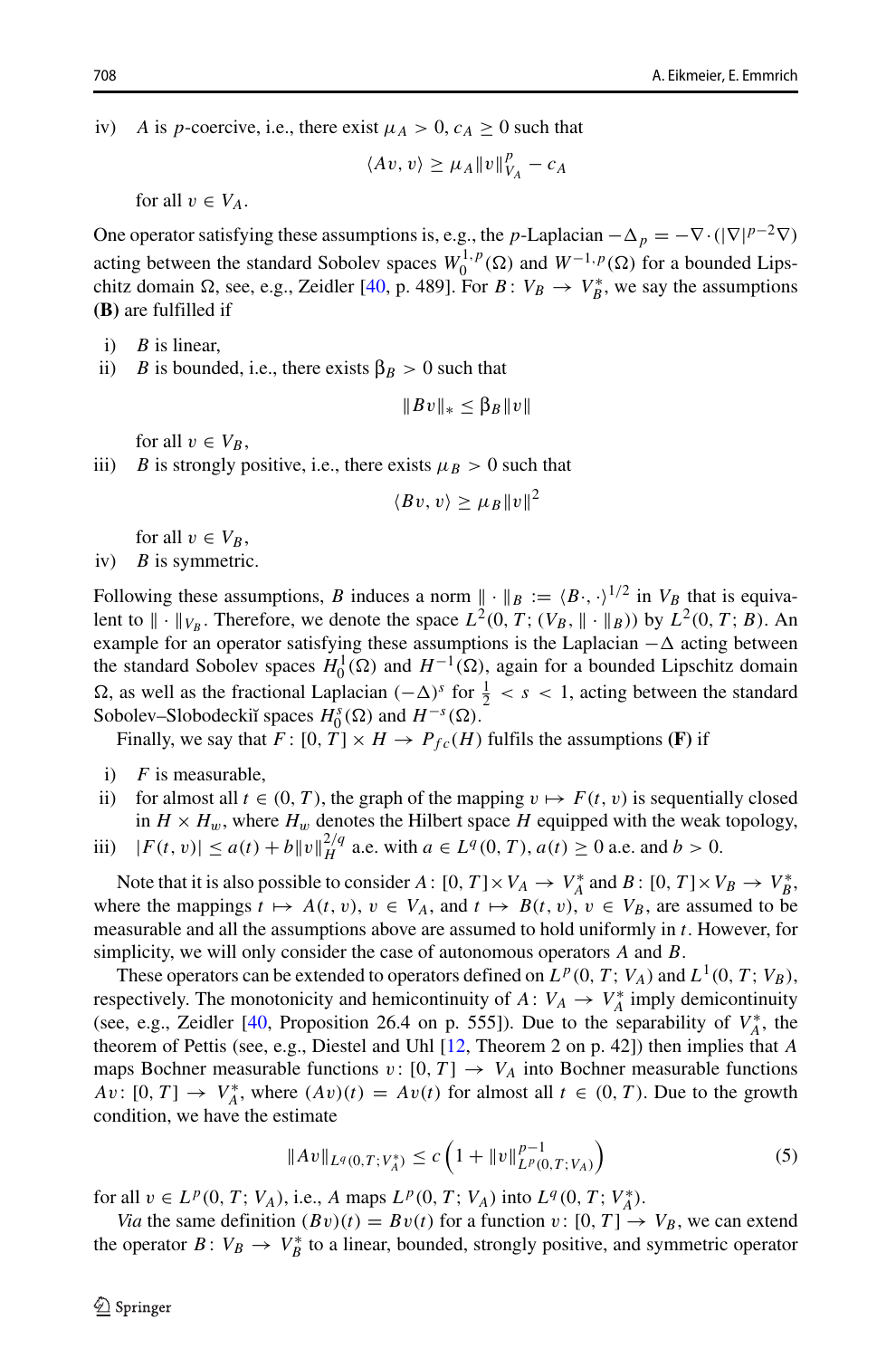mapping  $L^2(0, T; V_B)$  into its dual or to a linear, bounded operator mapping  $L^r(0, T; V_B)$ into  $L^r(0, T; V_B^*)$ ,  $1 \le r \le \infty$ , respectively.

Due to the definition  $(2)$  of the operator *K*, we have the following lemma.

**Lemma 1** *Let X be an arbitrary Banach space,*  $k(z) = \lambda e^{-\lambda z}$ ,  $\lambda > 0$ ,  $u_0 \in X$ *. The operator*  $K: L^2(0, T; X) \to L^2(0, T; X)$  *is well-defined, affine-linear, and bounded. The estimate* 

$$
||Kv - u_0||_{L^2(0,T;X)} \le ||k||_{L^1(0,T)} ||v||_{L^2(0,T;X)}
$$

*is satisfied for all*  $v \in L^2(0, T; X)$ *, where*  $||k||_{L^1(0,T)} = 1 - e^{-\lambda T}$ *. Further, the estimate* 

$$
||Kv - u_0||_{\mathscr{C}([0,T];X)} \leq \lambda ||v||_{L^1(0,T;X)}
$$

*is satisfied for all*  $v \in L^1(0, T; X)$ *, i.e., K is also an affine-linear, bounded operator of*  $L^1(0, T; X)$  *into*  $\mathcal{C}([0, T]; X)$  *(even*  $\mathcal{AC}([0, T]; X)$ *).* 

The proof is based on simple calculations, therefore we omit it here. Following this lemma, we obtain the following properties of the operator *BK*.

**Corollary 1** Let the assumptions of Lemma 1 (with  $X = V_B$ ) and assumption (B) be ful*filled. Then the operator*  $BK: L^2(0, T; V_B) \rightarrow L^2(0, T; V_B^*)$  *is well-defined, affine-linear, and bounded. The same holds for*  $BK: L^1(0, T; V_B) \rightarrow \mathscr{C}([0, T]; V_B^*)$ *.* 

One crucial relation in this setting, resulting from the exponential kernel, is the following one. Let *X* be an arbitrary Banach space and  $v \in L^1(0, T; X)$ . Then we have

<span id="page-6-0"></span>
$$
(Kv)'(t) = \lambda (v(t) - ((Kv)(t) - u_0))
$$
\n(6)

for almost all  $t \in (0, T)$ .

Concerning the operator  $F$ , we need a measurability result in order to be able to extract measurable selections of the multivalued mapping  $t \mapsto F(t, u(t))$ , where *u* itself is a measurable function.

**Lemma 2** *Let X be a separable Banach space, let*  $F : [0, T] \times X \rightarrow P_f(X)$  *be measurable and let*  $v: [0, T] \to X$  *be Bochner measurable. Then the mapping*  $F_v: [0, T] \to P_f(X)$ *,*  $t \mapsto F(t, v(t))$ *, is measurable.* 

*Proof* Let  $U \subset X$  be open. Consider

$$
\tilde{F}_v^{-1}(U) = \{t \in [0, T] \mid F(t, v(t)) \cap U \neq \emptyset\}
$$
\n
$$
= \pi_{[0, T]}(\{(t, x) \in [0, T] \times X \mid F(t, x) \cap U \neq \emptyset, x = v(t)\})
$$
\n
$$
= \pi_{[0, T]}(\{(t, x) \in [0, T] \times X \mid F(t, x) \cap U \neq \emptyset\} \cap \text{graph}(v)),
$$

where  $\pi_{[0,T]}$  denotes the projection onto [0, T]. Since *v* is Bochner measurable, its graph belongs to  $\mathcal{L}([0, T]) \otimes \mathcal{B}(X)$ , see, e.g., Castaing and Valadier [\[6,](#page-14-19) Theorem III.36]. Note again that for a separable Banach space *X*, Bochner measurability and  $\mathcal{L}([0, T])$ - $\mathcal{B}(X)$ -measurability are equivalent, see, e.g., Denkowski, Migórski, and Papageorgiou [[10,](#page-14-17) Corollary 3.10.5]. Due to the measurability of *F*, the intersection space in the equation above also belongs to  $\mathcal{L}([0, T]) \otimes \mathcal{B}(X)$ . Since the projection maps measurable sets into measurable sets (at least in this setting, see, e.g., Castaing and Valadier [\[6,](#page-14-19) Theorem III.23]), we have  $\tilde{F}_v^{-1}(U) \in \mathcal{L}([0, T])$ , which finishes the proof.  $\Box$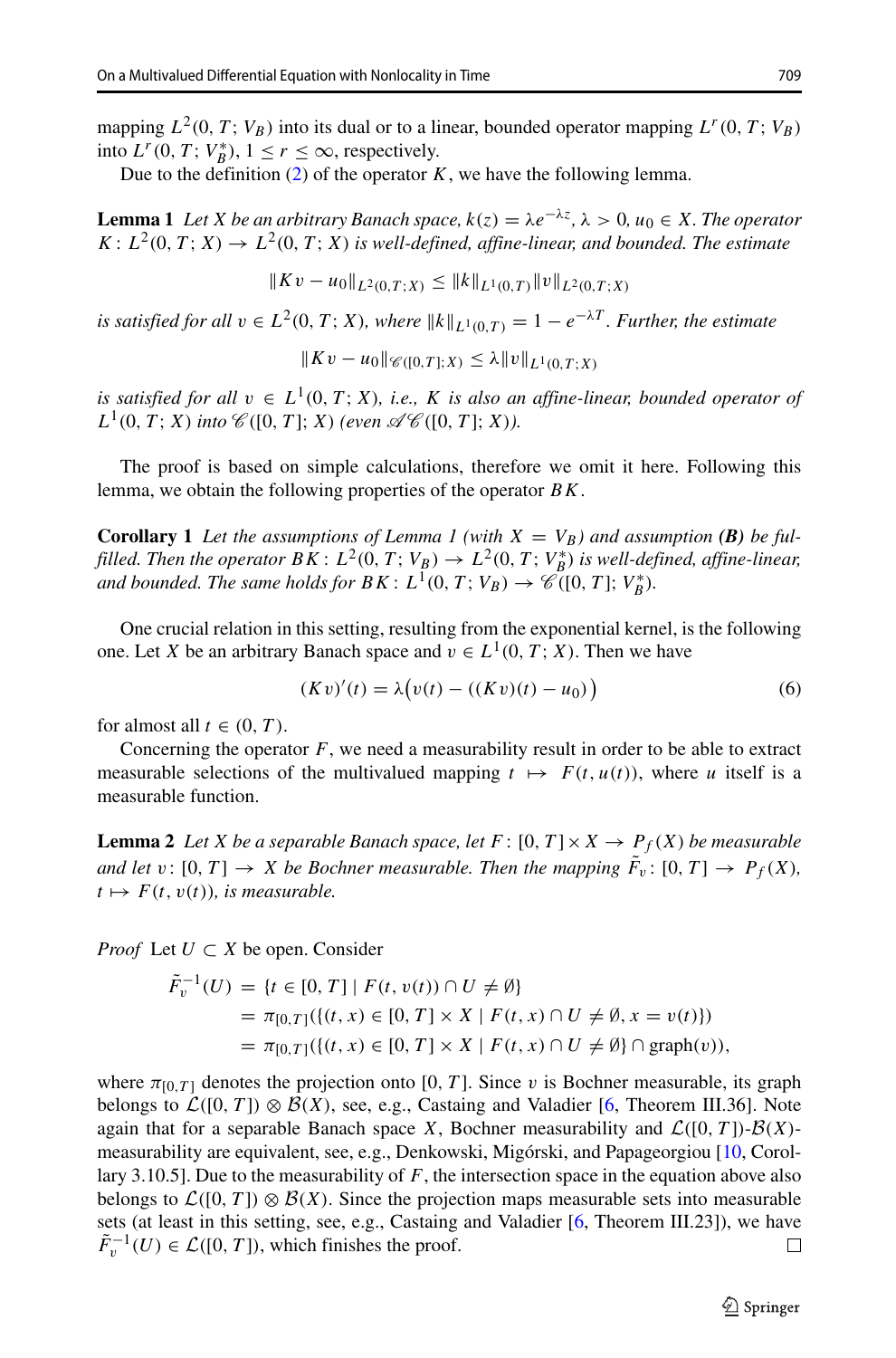Finally, we need an integration-by-parts formula similar to the one provided in Roubíček [[38,](#page-15-10) Lemma 7.3] for functions in the spaces  $W(0, T) := \{v \in L^p(0, T; V_A) \mid$  $v' \in L^q(0, T; V^*)$ } and  $\mathscr{C}^1([0, T]; V)$ , respectively.

<span id="page-7-1"></span>**Lemma 3** Let 
$$
v \in \mathcal{W}(0, T)
$$
,  $w \in \mathcal{C}^1([0, T]; V)$ . Then the integration-by-parts formula  
\n
$$
\int_{t_1}^{t_2} \left( \langle v'(t), w(t) \rangle + \langle w'(t), v(t) \rangle \right) dt = \langle v(t_2), w(t_2) \rangle - \langle v(t_1), w(t_1) \rangle \tag{7}
$$
\nholds for all  $t_1, t_2 \in [0, T]$ .

*holds for all t*1*, t*<sup>2</sup> ∈ [0*, T* ]*.*

*Proof* Due to the density of  $\mathcal{C}^1([0, T]; V_A)$  in  $\mathcal{W}(0, T)$  (see, e.g., Roubiček [[38,](#page-15-10) Lemma 7.2]), there exists a sequence  $\{v_n\} \subset \mathcal{C}^1([0, T]; V_A)$  such that  $v_n \to v \in \mathcal{W}(0, T)$ . The formula [\(7\)](#page-7-1) obviously holds for  $v_n$ ,  $n \in \mathbb{N}$ , and w due to classical calculus. Therefore, we have

$$
\int_{t_1}^{t_2} \left( \langle v'_n(t), w(t) \rangle + \langle w'(t), v_n(t) \rangle \right) dt = \langle v_n(t_2), w(t_2) \rangle - \langle v_n(t_1), w(t_1) \rangle
$$

for all  $n \in \mathbb{N}$ . The convergence  $v_n \to v$  in  $\mathcal{W}(0, T)$  yields

$$
\int_{t_1}^{t_2} \left( \langle v'_n(t), w(t) \rangle + \langle w'(t), v_n(t) \rangle \right) dt \to \int_{t_1}^{t_2} \left( \langle v'(t), w(t) \rangle + \langle w'(t), v(t) \rangle \right) dt.
$$

On the other hand, the continuous embedding  $\mathcal{W}(0, T) \subset \mathcal{C}([0, T]; V^*)$  (see, e.g., Roubíček [[38,](#page-15-10) Lemma 7.1]) yields

$$
\langle v_n(t), w(t) \rangle \to \langle v(t), w(t) \rangle
$$

for all  $t \in [0, T]$ , in particular for  $t_1, t_2$ . This finishes the proof.

П

#### <span id="page-7-0"></span>**4 Existence of a Solution**

**Theorem 1** Let the assumptions (A), (B), and (F) be fulfilled and let  $u_0 \in V_B$ ,  $v_0 \in H$ *be given. Then there exists a solution*  $v \in L^p(0, T; V_A) \cap C_w([0, T]; H)$  *to* [\(1\)](#page-0-1) *with*  $Kv \in$  $\mathscr{C}_w([0,T];V_B)$  and  $v' \in L^q(0,T;V_A^*)+L^\infty(0,T;V_B^*)$ , i.e., the initial condition is fulfilled *in H* and there exists  $f \in \mathcal{F}^1(v)$  *such that the equation* 

$$
v' + Av + BK v = f
$$

*holds in the sense of*  $L^q(0, T; V_A^*)$ *, i.e.,* 

$$
\langle v' + BK v, \varphi \rangle + \langle Av, \varphi \rangle = \langle f, \varphi \rangle
$$

*for all*  $\varphi \in L^p(0, T; V_A)$ *.* 

*Proof* Following the proof of [\[35,](#page-15-13) Theorem 3.1], we want to apply the Kakutani fixedpoint theorem, generalised by Glicksberg [\[20\]](#page-14-20) and Fan [\[17\]](#page-14-21) to infinite-dimensional locally convex topological vector spaces. The same fixed-point theorem has also been applied in, e.g., Kalita, Migórski, and Sofonea [[22\]](#page-14-22) and Kalita, Szafraniec, and Shillor [\[23\]](#page-14-23) to prove existence of solutions to partial differential inclusions.

First, we need *a priori* estimates for the solution. Assume  $v \in L^p(0, T; V_A)$  $\mathcal{C}_w([0, T]; H)$  solves problem [\(1\)](#page-0-1) with the regularity stated in the theorem. Due to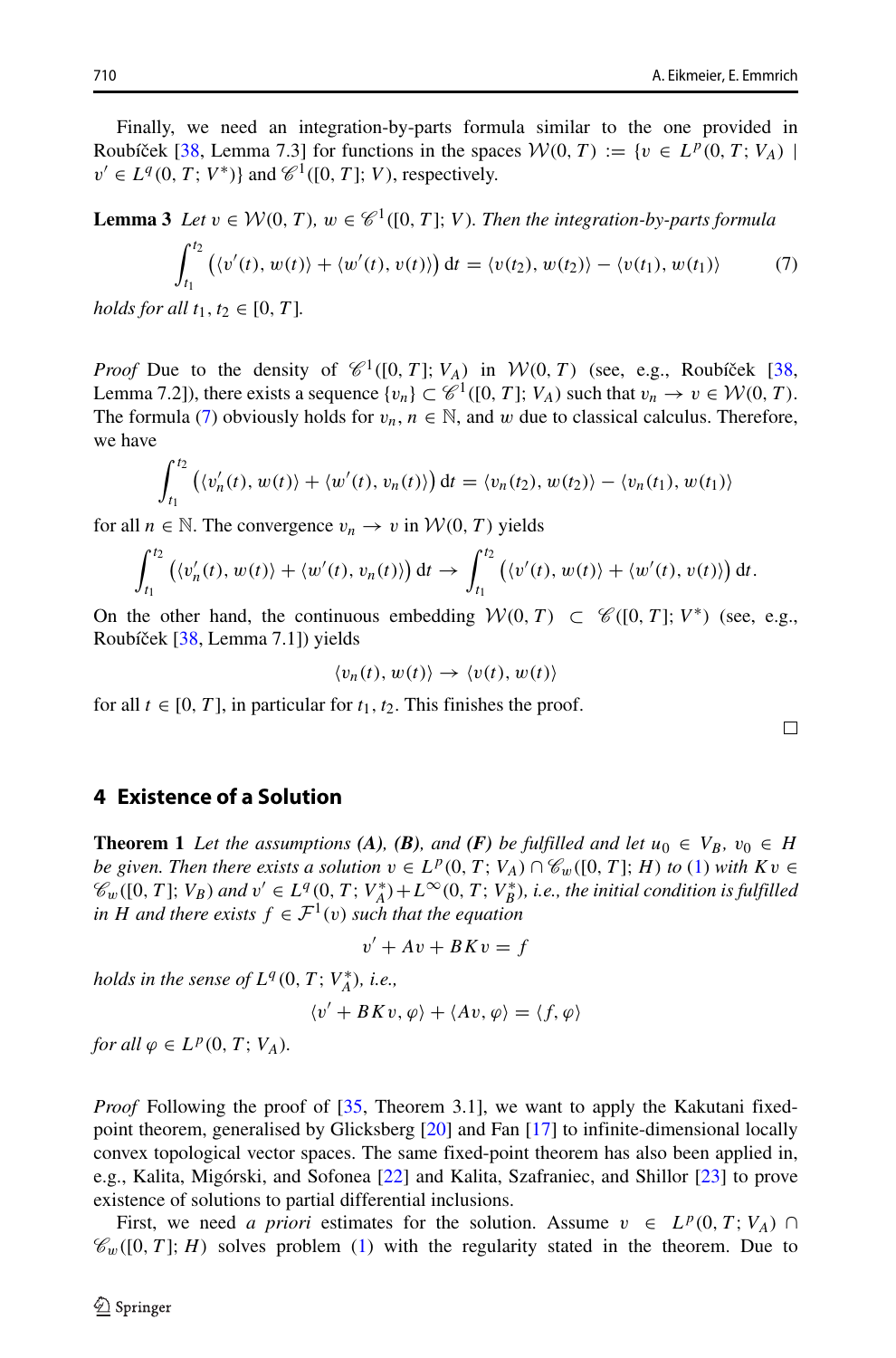Lemma 2, there exists a measurable selection  $f: [0, T] \rightarrow H$  of the mapping  $t \mapsto$  $F(t, v(t))$ . The growth condition of *F* implies

$$
|| f(t) ||_H \le a(t) + b ||v(t)||_H^{2/q}
$$

for almost all  $t \in (0, T)$ , and since  $a \in L^q(0, T)$  and  $v \in \mathcal{C}_w([0, T]; H)$ , we have  $f \in$  $L^q(0, T; H)$ . Now, test the equation

$$
v' + Av + BK v = f
$$

with *v* and integrate the resulting equation over  $(0, t)$ ,  $t \in [0, T]$ , which yields

$$
\int_0^t \langle v'(s) + (BKv)(s), v(s) \rangle ds + \int_0^t \langle Av(s), v(s) \rangle ds = \int_0^t \langle f(s), v(s) \rangle ds.
$$

Since we neither know  $v' \in L^q(0, T; V_A^*)$  nor  $BKv \in L^q(0, T; V_A^*)$ , it is not possible to do integration by parts for each term separately. However, [\[15,](#page-14-7) Lemma 4.3] yields

$$
\int_0^t \langle v'(s) + (BKv)(s), v(s) \rangle ds = \frac{1}{2} ||v(t)||_H^2 - \frac{1}{2} ||v_0||_H^2 + \frac{1}{2\lambda} ||(Kv)(t)||_B^2 - \frac{1}{2\lambda} ||u_0||_B^2
$$

$$
- \int_0^t \langle (BKv)(s), u_0 \rangle ds + \int_0^t ||(Kv)(s)||_B^2 ds.
$$

Due to the coercivity of *A* and Young's inequality, we have

$$
\frac{1}{2}||v(t)||_{H}^{2} + \mu_{A} \int_{0}^{t} ||v(s)||_{V_{A}}^{p} ds + \frac{1}{2\lambda} ||(Kv)(t)||_{B}^{2} + \int_{0}^{t} ||(Kv)(s)||_{B}^{2} ds
$$
\n
$$
\leq c_{A}T + \frac{1}{2}||v_{0}||_{H}^{2} + \frac{1}{2\lambda}||u_{0}||_{B}^{2} + \int_{0}^{t} ||f(s)||_{V_{A}^{*}}||v(s)||_{V_{A}} ds + \int_{0}^{t} ||(Kv)(s)||_{B}||u_{0}||_{B} ds
$$
\n
$$
\leq c_{A}T + \frac{1}{2}||v_{0}||_{H}^{2} + \frac{1}{2\lambda}||u_{0}||_{B}^{2} + c \int_{0}^{t} ||f(s)||_{V_{A}^{*}}^{q} ds + \frac{\mu_{A}}{2} \int_{0}^{t} ||v(s)||_{V_{A}}^{p} ds
$$
\n
$$
+ \frac{1}{2} \int_{0}^{t} ||(Kv)(s)||_{B}^{2} ds + \frac{T}{2}||u_{0}||_{B}^{2}.
$$

After rearranging, the estimate on *F* yields

$$
\frac{1}{2}||v(t)||_{H}^{2} + \frac{\mu_{A}}{2} \int_{0}^{t} ||v(s)||_{V_{A}}^{p} ds + \frac{1}{2\lambda} ||(Kv)(t)||_{B}^{2} + \frac{1}{2} \int_{0}^{t} ||(Kv)(s)||_{B}^{2} ds
$$
\n
$$
\leq c \left(1 + ||v_{0}||_{H}^{2} + ||u_{0}||_{B}^{2} + \int_{0}^{t} ||f(s)||_{V_{A}}^{q} ds\right)
$$
\n
$$
\leq c \left(1 + ||v_{0}||_{H}^{2} + ||u_{0}||_{B}^{2} + \int_{0}^{t} \left(a(s) + b||v(s)||_{H}^{2/q}\right)^{q} ds\right)
$$
\n
$$
\leq c \left(1 + ||v_{0}||_{H}^{2} + ||u_{0}||_{B}^{2} + ||a||_{L^{q}(0,T)}^{q} + \int_{0}^{t} ||v(s)||_{H}^{2} ds\right).
$$

Applying Gronwall's lemma, we obtain

<span id="page-8-0"></span>
$$
||v(t)||_H^2 \le M_1 \tag{8}
$$

for all  $t \in [0, T]$ , where  $M_1 > 0$  depends on the problem data. This also immediately yields

<span id="page-8-1"></span>
$$
\int_0^t \|v(s)\|_{V_A}^2 \, \mathrm{d}s \le M_2 \tag{9}
$$

as well as

<span id="page-8-2"></span>
$$
||(Kv)(t)||_B^2 \le M_2 \tag{10}
$$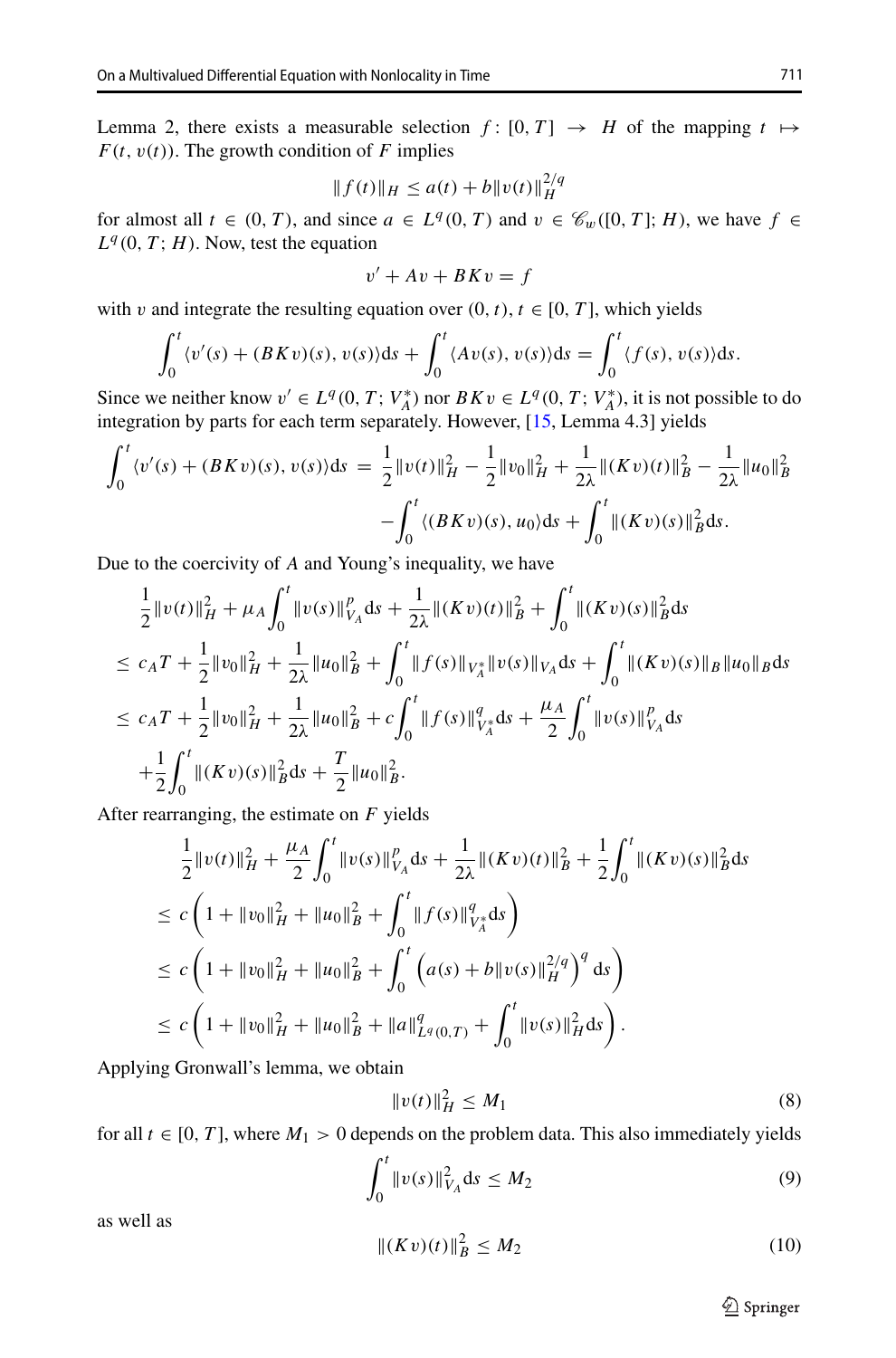for all  $t \in [0, T]$ , where  $M_2 > 0$  also depends on the problem data.

We also need *a priori* estimates for the derivative  $v'$ . Due to the estimate [\(5\)](#page-5-0) and the assumptions **(F)**, we have

$$
\|v'\|_{L^{q}(0,T;V_A^*)+L^{\infty}(0,T;V_B^*)}
$$
\n
$$
\leq \max\left(\|Av\|_{L^{q}(0,T;V_A^*)} + \|f\|_{L^{q}(0,T;V_A^*)}, \|BKv\|_{L^{\infty}(0,T;V_B^*)}\right)
$$
\n
$$
\leq \max\left(c\left(1 + \|v\|_{L^p(0,T;V_A)}^{p-1}\right) + \|a\|_{L^q(0,T)} + b\|v\|_{L^2(0,T;H)}^{2/q}, \beta_B\|Kv\|_{L^{\infty}(0,T;V_B)}\right). (11)
$$

The *a priori* estimates [\(8\)](#page-8-0), [\(9\)](#page-8-1), and [\(10\)](#page-8-2) above yield

<span id="page-9-0"></span>
$$
||v'||_{L^{q}(0,T;V_A^*)+L^{\infty}(0,T;V_B^*)} \leq M_3,
$$
\n(12)

where  $M_3$  depends on the same parameters as  $M_1$  and  $M_2$  as well as on  $\beta_B$ .

Next, we define the truncation  $\hat{F}$  of  $F$  *via* 

$$
\hat{F}(t, w) = \begin{cases} F(t, w) & \text{if } \|w\|_{H} \le M_{1}, \\ F\left(t, \frac{M_{1}}{\|w\|_{H}}w\right) & \text{if } \|w\|_{H} > M_{1}. \end{cases}
$$

This set-valued function  $\hat{F}$  has the same measurability and continuity properties as  $F$ : In order to prove the measurability, consider an arbitrary open subset  $U \subset H$  and

$$
\hat{F}^{-1}(U) = \{(t, v) \in [0, T] \times H \mid F(t, r_{M_1}(v)) \cap U \neq \emptyset\}
$$
  
=  $\{(t, v) \in [0, T] \times H \mid F(t, v) \cap U \neq \emptyset\} \cap \left([0, T] \times B_{M_1}^H\right),$ 

where  $r_{M_1}$  is the radial retraction in *H* to the ball  $B_{M_1}^H$  of radius  $M_1$ . Due to the measurability of *F*, the first set is an element of  $\mathcal{L}([0, T]) \otimes \mathcal{B}(H)$ , and since the second set is obviously an element of the same  $\sigma$ -algebra,  $\hat{F}$  is measurable.

For proving that  $\hat{F}$  fulfils the same continuity condition as  $F$ , let  $N \subset [0, T]$  be the set of Lebesgue-measure 0 such that the graph of  $v \mapsto F(t, v)$  is sequentially closed in *H*  $\times$  *H<sub>w</sub>* for all *t* ∈ [0*, T*] \ *N*. Now, for arbitrary *t* ∈ [0*, T*] \ *N*, consider a sequence  ${(v_n, w_n)}$  ⊂ graph( $F(t, \cdot)$ ) with  $v_n \to v$  and  $w_n \to w$  for some  $v, w \in H$ . We have to show  $w \in \hat{F}(t, v)$ . Since the radial retraction  $r_{M_1}$  in *H* is continuous, we have  $r_{M_1}(v_n) \to$  $r_{M_1}(v)$  in *H*. Then,  $w_n \in \hat{F}(t, v_n) = F(t, r_{M_1}(v_n))$  and the continuity condition on *F* immediately yield  $w \in F(t, r_{M_1}(v)) = \hat{F}(t, v)$ .

Due to the estimate on  $F$  in the assumptions  $(F)$ , we have

$$
|\hat{F}(t, v)| \le \hat{a}(t) := a(t) + bM_1^{2/q}
$$

for almost all  $t \in (0, T)$  and all  $v \in H$ . Now, set

$$
E := \{ f \in L^q(0, T; H) \mid ||f(t)||_H \le \hat{a}(t) \text{ a.e.} \}.
$$

We define the solution operator

$$
G: E \to \overline{W}(0, T) := \left\{ v \in L^p(0, T; V_A) \mid v' \in L^q(0, T; V_A^*) + L^\infty(0, T; V_B^*) \right\}
$$

with  $G(f) = v$ , where *v* is the unique solution to the problem

<span id="page-9-2"></span>
$$
v' + Av + BKv = f,
$$
  
\n
$$
v(0) = v_0,
$$
\n(13)

<span id="page-9-1"></span>*v*-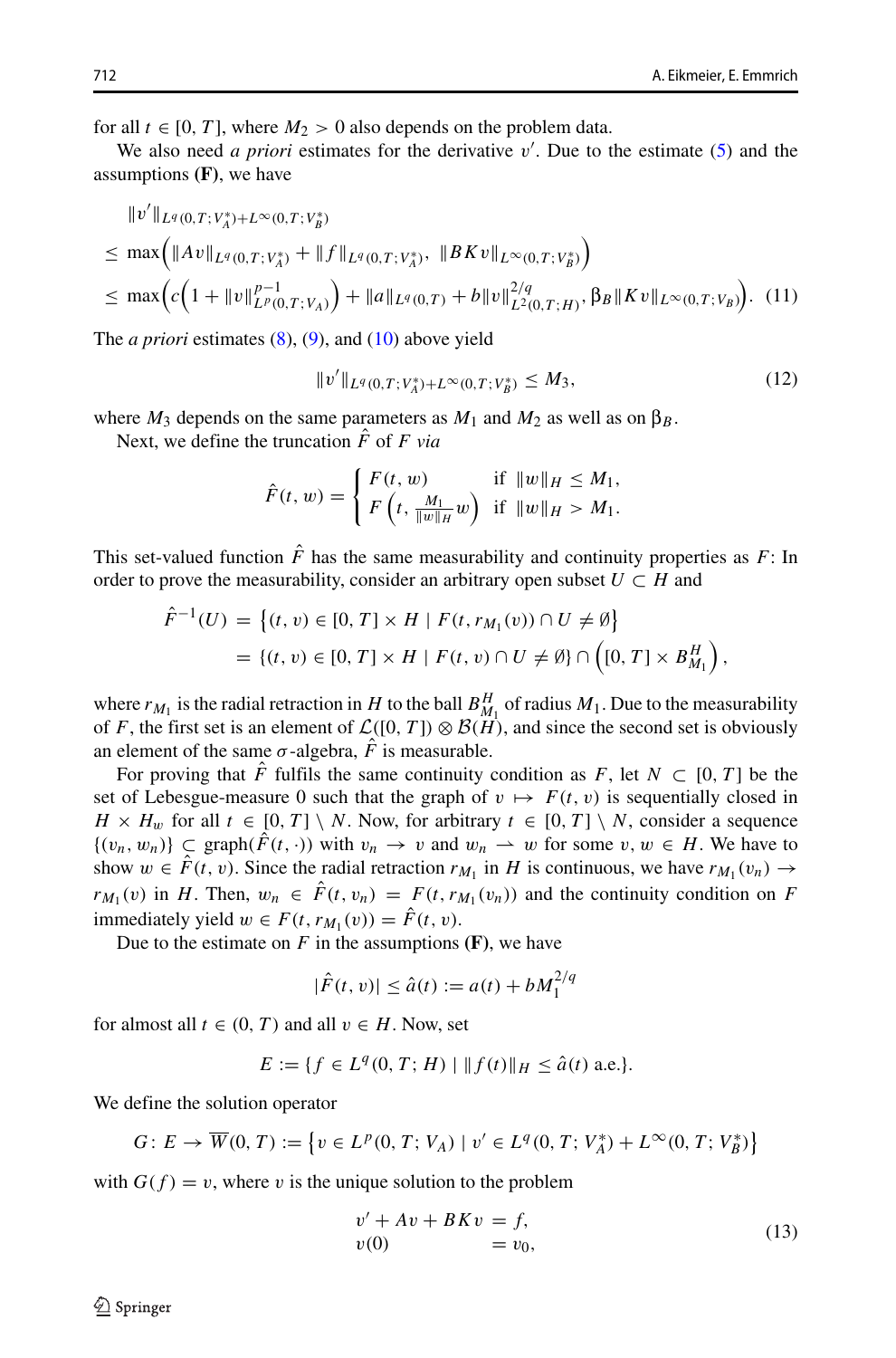in the sense of  $L^q(0, T; V_A^*)$ , which exists due to [\[15,](#page-14-7) Theorem 4.2, Corollary 5.2]. Note that

$$
v' = f - Av - BKv \in L^{q}(0, T; H) + L^{q}(0, T; V_A^*) + L^{\infty}(0, T; V_B^*)
$$
  

$$
\subset L^{q}(0, T; V_A^*) + L^{\infty}(0, T; V_B^*)
$$

in this case. Note also that  $v \in \mathcal{C}_w([0, T]; H)$  and  $Kv \in \mathcal{C}_w([0, T]; V_B)$  by [\[15,](#page-14-7) Theorem 4.2]. Now, the aim is to show that *G* is sequentially weakly continuous.

We therefore consider a sequence  ${f_n} \subset E$  and  $f \in E$  with  $f_n \to f$  in  $L^q(0, T; H)$ . Analogously to the proof of the *a priori* estimates [\(8\)](#page-8-0), [\(9\)](#page-8-1), [\(10\)](#page-8-2), and [\(12\)](#page-9-0), it can be shown that the sequence  $\{v_n\}$  of corresponding solutions, i.e.,  $v_n = G(f_n)$ , the sequence  $\{v'_n\}$  of derivatives, and the sequence  $\{Kv_n\}$  are bounded in  $L^p(0, T; V_A) \cap L^\infty(0, T; H)$ ,  $L^q(0, T; V_A^*)$ +  $L^{\infty}(0, T; V_{B}^{*})$ , and  $L^{\infty}(0, T; V_{B})$ , respectively. Due to the estimate [\(5\)](#page-5-0) on *A*, this implies the boundedness of the sequences  $\{Av_n\}$  in  $L^q(0, T; V_A^*)$ , see also [\(11\)](#page-9-1). Since  $L^p(0, T; V_A)$ is a reflexive Banach space and  $L^{\infty}(0, T; H)$ ,  $L^{q}(0, T; V_A^*)$ ,  $L^{\infty}(0, T; V_B)$  as well as  $L^q(0, T; V_A^*) + L^\infty(0, T; V_B^*)$  are duals of separable normed spaces, there exists a subsequence (again denoted by *n*) and  $v \in L^p(0, T; V_A) \cap L^\infty(0, T; H)$ ,  $\hat{v} \in L^q(0, T; V_A^*)$  + *L*<sup>∞</sup>(0*, T*; *V<sub>B</sub>*<sup>\*</sup>),  $\tilde{a} \in L^q(0, T; V_A^*)$ , and  $u \in L^\infty(0, T; V_B)$  such that

$$
v_n \rightharpoonup v \qquad \text{in } L^p(0, T; V_A),
$$
  
\n
$$
v_n \rightharpoonup v \qquad \text{in } L^\infty(0, T; H),
$$
  
\n
$$
v'_n \rightharpoonup \hat{v} \qquad \text{in } L^q(0, T; V_A^*) + L^\infty(0, T; V_B^*),
$$
  
\n
$$
Av_n \rightharpoonup \tilde{a} \qquad \text{in } L^q(0, T; V_A^*),
$$
  
\n
$$
Kv_n \rightharpoonup u \qquad \text{in } L^\infty(0, T; V_B),
$$

as  $n \to \infty$ . We obviously have  $\hat{v} = v'$ . As  $v \in L^p(0, T; V_A)$  and  $v' \in L^q(0, T; V^*)$ , we have *v* ∈  $\mathcal{C}([0, T]; V^*)$ , see, e.g., Roubíček [[38,](#page-15-10) Lemma 7.1]. Together with *v* ∈  $L^{\infty}(0, T; H)$ , this yields  $v \in \mathcal{C}_w([0, T]; H)$ , see, e.g., Lions and Magenes [\[24,](#page-14-24) Chapter 3, Lemma 8.1].

In order to show that *G* is sequentially weakly continuous, we have to pass to the limit in the equation

<span id="page-10-0"></span>
$$
v'_n + Av_n + BK v_n = f_n \tag{14}
$$

and show that *v* is a solution to problem [\(13\)](#page-9-2). First, we want to show  $u = Kv$ . We know that the operator  $\hat{K}$ :  $L^2(0, T; H) \to L^2(0, T; H)$  with  $\hat{K}w := Kw - u_0$  is well-defined, linear, and bounded, see Lemma 1. Thus it is weakly-weakly continuous and  $v_n \stackrel{*}{\rightharpoonup} v$  in  $L^{\infty}(0, T; H)$  (and therefore  $v_n \rightharpoonup v$  in  $L^2(0, T; H)$ ) implies  $Kv_n - Kv = \hat{K}v_n - \hat{K}v \rightharpoonup 0$ in  $L^2(0, T; H)$ . This yields  $u = Kv$ . Due to the linearity and boundedness of  $B: V_B \to$  $V_B^*$  and thus its weakly\*-weakly\* continuity, we also have  $B K v_n \stackrel{*}{\rightharpoonup} B u = B K v$  in  $L^{\infty}(0, T; V_B^*)$ .

Next, let us show  $v(0) = v_0$  and  $v_n(T) \to v(T)$  in *H*. Due to estimate [\(8\)](#page-8-0), the sequence  ${v_n(T)}$  is bounded in *H*, so there exists  $v_T \in H$  such that, up to a subsequence,  $v_n(T) \rightarrow$  $v_T$  in *H*. Now, consider  $\phi \in \mathcal{C}^1([0, T])$ ,  $w \in V$  (recall that  $V = V_A \cap V_B$ ). Since  $v_n$  solves [\(14\)](#page-10-0) in the sense of  $L^q(0, T; V_A^*)$  and *v* solves

<span id="page-10-1"></span>
$$
v' + \tilde{a} + BK v = f \tag{15}
$$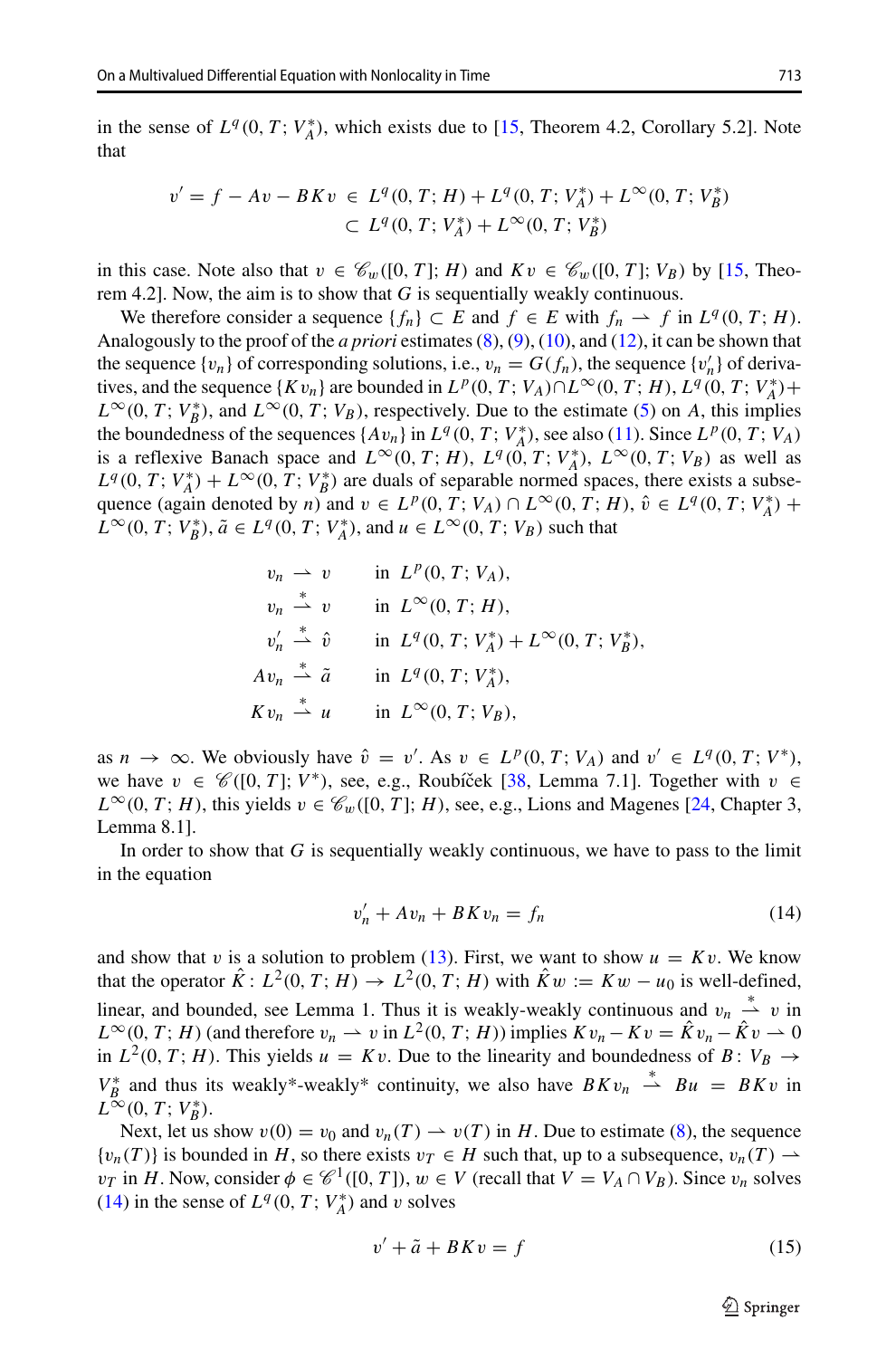in the sense of  $L^q(0, T; V_A^*)$ , the integration-by-parts formula in Lemma 3 and the regularity  $v \in \mathscr{C}_w([0, T]; H)$  yield

$$
(v_n(T), w) \phi(T) - (v_n(0), w) \phi(0)
$$
  
= 
$$
\int_0^T \langle v'_n(t), w \rangle \phi(t) dt + \int_0^T \langle v_n(t), w \rangle \phi'(t) dt
$$
  
= 
$$
\int_0^T \langle f_n - Av_n - BK v_n, w \rangle \phi(t) dt + \int_0^T \langle v_n(t), w \rangle \phi'(t) dt
$$
  

$$
\rightarrow \int_0^T \langle f - \tilde{a} - BK v, w \rangle \phi(t) dt + \int_0^T \langle v(t), w \rangle \phi'(t) dt
$$
  
= 
$$
\int_0^T \langle v', w \rangle \phi(t) dt + \int_0^T \langle v(t), w \rangle \phi'(t) dt
$$
  
= 
$$
(v(T), w) \phi(T) - (v(0), w) \phi(0)
$$

as  $n \to \infty$ . Choosing  $\phi(t) = 1 - \frac{t}{T}$ , this yields  $(v_n(0), w) \to (v(0), w)$  for all  $w \in V$ . Due to  $v_n(0) = v_0$  for all  $n \in \mathbb{N}$ , we have  $v(0) = v_0$ . Choosing  $\phi(t) = \frac{t}{T}$ , we get  $(v_n(T), w) \to (v(T), w)$  for all  $w \in V$  and therefore also  $v_T = v(T)$  in *H*.

Next, let us show  $(Kv_n)(T) \to (Kv)(T)$  in  $V_B$ . Estimate [\(10\)](#page-8-2) implies the boundedness of the sequence  $\{(Kv_n)(T)\}\$ in  $V_B$ , therefore there exists  $u_T \in V_B$  such that, up to a subsequence,  $(Kv_n)(T) \rightharpoonup u_T$  in  $V_B$ . Consider again  $\phi(t) = \frac{t}{T}$ ,  $w \in V$ . Due to relation [\(6\)](#page-6-0), we have<sup>[4](#page-11-0)</sup>

$$
((Kv_n)(T), w) = \int_0^T \langle (Kv_n)'(t), w \rangle \frac{t}{T} dt + \int_0^T \langle (Kv_n)(t), w \rangle \frac{1}{T} dt
$$
  
\n
$$
= \lambda \int_0^T \langle v_n(t) - ((Kv_n)(t) - u_0), w \rangle \frac{t}{T} dt + \int_0^T \langle (Kv_n)(t), w \rangle \frac{1}{T} dt
$$
  
\n
$$
\to \lambda \int_0^T \langle v(t) - ((Kv)(t) - u_0), w \rangle \frac{t}{T} dt + \int_0^T \langle (Kv)(t), w \rangle \frac{1}{T} dt
$$
  
\n
$$
= \int_0^T \langle (Kv)'(t), w \rangle \frac{t}{T} dt + \int_0^T \langle (Kv)(t), w \rangle \frac{1}{T} dt
$$
  
\n
$$
= ((Kv)(T), w)
$$

as  $n \to \infty$ . This immediately yields  $u_T = (Kv)(T)$ .

In order to show that *v* is a solution to problem [\(13\)](#page-9-2), it remains to show  $\tilde{a} = Av$ . Using the integration-by-parts formula [\[15,](#page-14-7) Lemma 4.3], we obtain

$$
\langle Av_n, v_n \rangle = \langle f_n, v_n \rangle - \langle v'_n + BK v_n, v_n \rangle
$$
  
=  $\langle f_n, v_n \rangle - \frac{1}{2} ||v_n(T)||_H^2 + \frac{1}{2} ||v_0||_H^2 - \frac{1}{2\lambda} ||(Kv_n)(T)||_B^2 + \frac{1}{2\lambda} ||u_0||_B^2$   
+  $\int_0^T \langle (BKv_n)(s), u_0 \rangle ds - ||Kv_n||_{L^2(0,T;B)}^2.$ 

Since we have  $v_n \rightharpoonup v$  in  $\overline{W}(0, T)$  and since the embedding  $\overline{W}(0, T) \subset L^p(0, T; H)$  is compact (see, e.g., Roubíček  $[38,$  $[38,$  Lemma 7.7]), there exists a subsequence, again denoted

<span id="page-11-0"></span><sup>&</sup>lt;sup>4</sup>Note that  $u_0$  cancels out in relation [\(6\)](#page-6-0), so we consider  $X = V_A$ .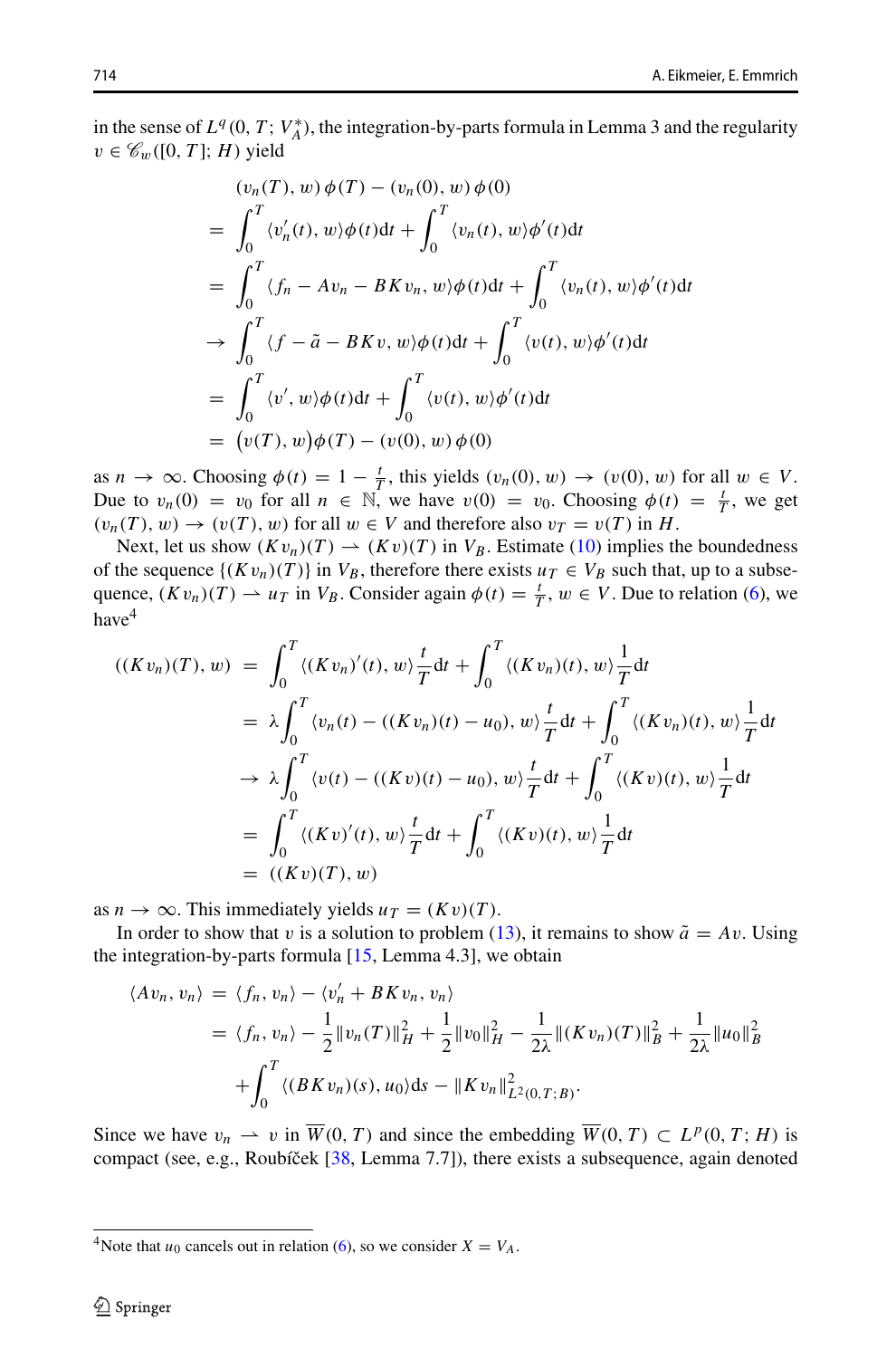by *n*, such that  $v_n \to v$  in  $L^p(0, T; H)$ . This yields  $\langle f_n, v_n \rangle \to \langle f, v \rangle$ .<sup>[5](#page-12-0)</sup> We also obviously have

$$
\int_0^T \langle (BKv_n)(s), u_0 \rangle ds \to \int_0^T \langle (BKv)(s), u_0 \rangle ds.
$$

Due to the convergences  $v_n(T) \rightarrow v(T)$  in *H*,  $(Kv_n)(T) \rightarrow (Kv)(T)$  in  $V_B$  as well as  $Kv_n \stackrel{*}{\rightharpoonup} Kv$  in  $L^{\infty}(0, T; V_B)$  (and thus  $Kv_n \rightharpoonup Kv$  in  $L^2(0, T; V_B)$ ) and the lower semicontinuity of the norm, we obtain

$$
\limsup_{n \to \infty} \langle Av_n, v_n \rangle \le \langle f, v \rangle - \frac{1}{2} ||v(T)||_H^2 + \frac{1}{2} ||v_0||_H^2 - \frac{1}{2\lambda} ||(Kv)(T)||_B^2 + \frac{1}{2\lambda} ||u_0||_B^2
$$
  
+ 
$$
\int_0^T \langle (BKv)(s), u_0 \rangle ds - ||Kv||_{L^2(0,T;B)}^2
$$
  
= 
$$
\langle f, v \rangle - \langle v' + BKv, v \rangle,
$$

using again the integration-by-parts formula [\[15,](#page-14-7) Lemma 4.3]. As *v* solves [\(15\)](#page-10-1) in the sense of  $L^q(0, T; V_A^*)$ , we have

<span id="page-12-1"></span>
$$
\limsup_{n \to \infty} \langle Av_n, v_n \rangle \le \langle \tilde{a}, v \rangle.
$$
 (16)

Now, for arbitrary  $w \in L^p(0, T; V_A)$ , the monotonicity of *A* implies

$$
\langle Av_n, v_n \rangle = \langle Av_n - Aw, v_n - w \rangle + \langle Aw, v_n - w \rangle + \langle Av_n, w \rangle
$$
  
 
$$
\geq \langle Aw, v_n - w \rangle + \langle Av_n, w \rangle.
$$

Therefore, we obtain

$$
\liminf_{n\to\infty}\langle Av_n,v_n\rangle\geq\langle Aw,v-w\rangle+\langle \tilde{a},w\rangle
$$

and, together with [\(16\)](#page-12-1),

$$
\langle Aw - \tilde{a}, v - w \rangle \leq 0.
$$

Choosing  $w = v \pm rz$  for an arbitrary  $z \in L^p(0, T; V_A)$  and  $r > 0$  and using the hemicontinuity as well as the growth condition of  $A: V_A \to V_A^*$ , Lebesgue's theorem on dominated convergence yields for  $r \to 0$ 

$$
\langle Av - \tilde{a}, z \rangle = 0
$$

for all  $z \in L^p(0, T; V_A)$ , which implies  $\tilde{a} = Av$ .

As the last step of this proof, consider the operator  $R: E \rightarrow P_{fc}(E)$  with  $R(f) =$  $\mathcal{F}^1(G(f))$ , where the set  $\mathcal{F}^1(G(f))$  is meant with respect to the truncation  $\hat{F}$  instead of *F*, i.e.,

$$
\mathcal{F}^1(G(f)) = \left\{ f \in L^1(0, T; H) \mid f(t) \in \hat{F}(t, (G(f))(t)) \text{ a.e. in } (0, T) \right\}.
$$

Following the proof of [\[35,](#page-15-13) Theorem 3.1], this operator is upper semicontinuous on *E* equipped with the weak topology. Thus, we can apply the generalisation of the Kakutani fixed-point theorem (see Glicksberg [\[20\]](#page-14-20) and Fan [\[17\]](#page-14-21)) to obtain the existence of  $f \in E$ such that  $f \in R(f) = \mathcal{F}^1(G(f))$ . This implies that  $v = G(f)$  solves [\(1\)](#page-0-1) with the righthand side  $\hat{F}$ . However, due to the *a priori* estimate [\(8\)](#page-8-0), we have  $\hat{F}(t, v(t)) = F(t, v(t))$  for almost all  $t \in [0, T]$  which proves the assertion. almost all  $t \in [0, T]$  which proves the assertion.

<span id="page-12-0"></span><sup>&</sup>lt;sup>5</sup>Here, we need the (in comparison to the single-valued case stronger) assumptions that the embedding *V<sub>A</sub>*  $\subset$ *H* is compact and that  $f(t) \in H$  in order to identify the limit of the sequence  $\{\langle f_n, v_n \rangle\}$ .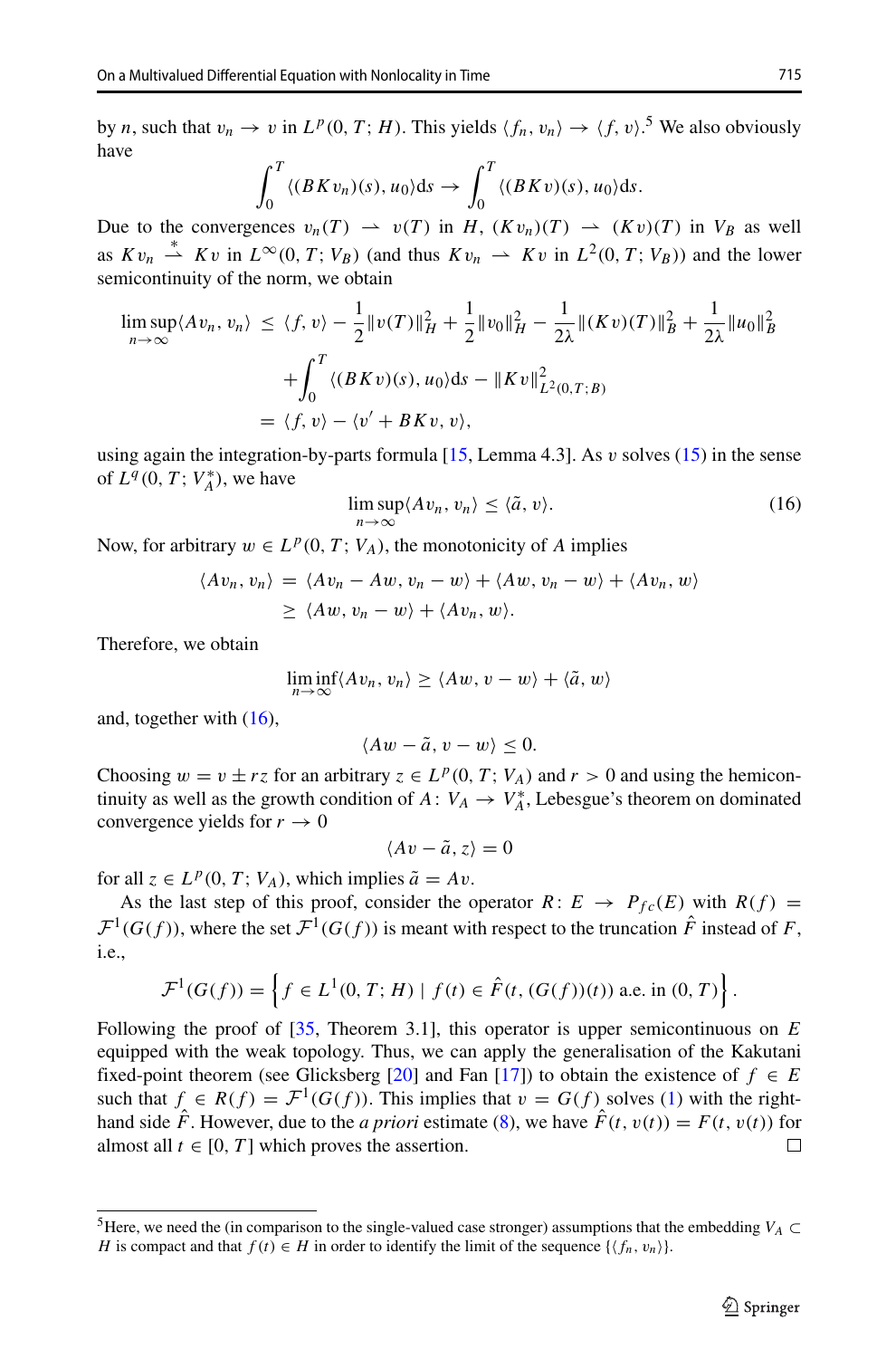#### **5 Example**

We present an example for the problem discussed in this work. Let  $\Omega \subseteq \mathbb{R}^3$  be a bounded domain with boundary of class  $\mathscr{C}^{1,1}$  or a convex polyhedral and let  $p > 6$ . Consider

$$
\frac{\partial}{\partial t}v(x,t) - \Delta_p v(x,t) + (\Delta^2 Kv)(x,t) \in (F(t,v))(x,t), \qquad (x,t) \in \Omega \times (0,T),
$$
  

$$
v(x,t) = \Delta v(x,t) = 0, \qquad (x,t) \in \partial\Omega \times (0,T),
$$
  

$$
v(x,0) = v_0(x), \qquad x \in \Omega,
$$

where  $K$  is given by  $(2)$  and

$$
F(t, v) = \left\{ w \in L^{2}(\Omega) \mid \| g(v) - w \|_{L^{2}(\Omega)} \le a(t) \right\} = B_{a(t)}^{L^{2}(\Omega)}(g(v))
$$

with  $g(v) = ||v||_{L^2(\Omega)}^{1-2/p} v$  and a certain function  $a \in L^q(0, T), a(t) \ge 0$  a.e.

Here, we have *A* given by  $-\Delta_p$  with  $V_A = W_0^{1,p}(\Omega)$  and *B* given by  $\Delta^2$  with  $V_B =$  $H^2(\Omega) \cap H_0^1(\Omega)$ . Obviously,  $V_A$  is not embedded in  $V_B$ . As we have  $d = 3$  and  $p > 6$ , *VB* is also not embedded in *V<sub>A</sub>*. However,  $V_A \cap V_B = H^2(\Omega) \cap W_0^{1,p}(\Omega)$  is separable and densely embedded in both  $V_A$  and  $V_B$ . With  $H = L^2(\Omega)$ , we obtain the scale [\(3\)](#page-1-2) of Banach and Hilbert spaces. As already mentioned, the *p*-Laplacian fulfils the assumptions **(A)**. It is easy to see that  $\Delta^2$  fulfils the assumptions **(B)**. Thus, it remains to prove that *F* fulfils the assumptions **(F)**.

First, we prove the measurability of the mapping  $(t, v) \mapsto d(x, F(t, v))$  for arbitrary fixed  $x \in L^2(\Omega)$ , which is equivalent to the measurability of *F*, see, e.g., Denkowski, Migórski, and Papageorgiou  $[10,$  $[10,$  Theorem 4.2.11]. Here, *d* is the distance function in *L*<sup>2</sup>(Ω), i.e., *d*(*x*, *A*) = inf<sub>*y*∈*A*</sub> ||*x* − *y*||<sub>*L*<sup>2</sup>(Ω)</sub> for *x* ∈ *L*<sup>2</sup>(Ω), *A* ⊂ *L*<sup>2</sup>(Ω). For *x* ∉ *F*(*t*, *v*), we have

$$
d(x, F(t, v)) = d\left(x, B_{a(t)}^{L^2(\Omega)}(g(v))\right) = d(x, g(v)) - a(t).
$$

This is obviously measurable.

To prove the continuity condition, consider  $\{v_n\}$ ,  $\{w_n\} \subset L^2(\Omega)$  and  $v, w \in L^2(\Omega)$  with  $v_n \to v$ ,  $w_n \to w$ , and  $w_n \in F(t, v_n)$ . We have to show  $w \in F(t, v)$ . As  $w_n \in F(t, v_n)$ , we have

$$
\|g(v_n)-w_n\|_{L^2(\Omega)}\leq a(t).
$$

The continuity of *g* and the lower semicontinuity of the norm yield

$$
||g(v) - w||_{L^2(\Omega)} \le \liminf_{n \to \infty} ||g(v_n) - w_n||_{L^2(\Omega)} \le a(t),
$$

i.e.,  $w ∈ F(t, v)$ .

Finally, we have

$$
|F(t, v)| = \sup_{w \in F(t, v)} \|w\|_{L^2(\Omega)}
$$
  
\n
$$
\leq \sup_{w \in F(t, v)} \|g(v) - w\|_{L^2(\Omega)} + \|g(v)\|_{L^2(\Omega)}
$$
  
\n
$$
\leq a(t) + \|v\|_{L^2(\Omega)}^{2-2/p}.
$$

As  $2 - \frac{2}{p} = \frac{2}{q}$ , this yields the desired growth condition on *F*.

**Acknowledgements** Open Access funding provided by Projekt DEAL. This work has been supported by Deutsche Forschungsgemeinschaft through Collaborative Research Center 910 "Control of self-organizing nonlinear systems: Theoretical methods and concepts of application".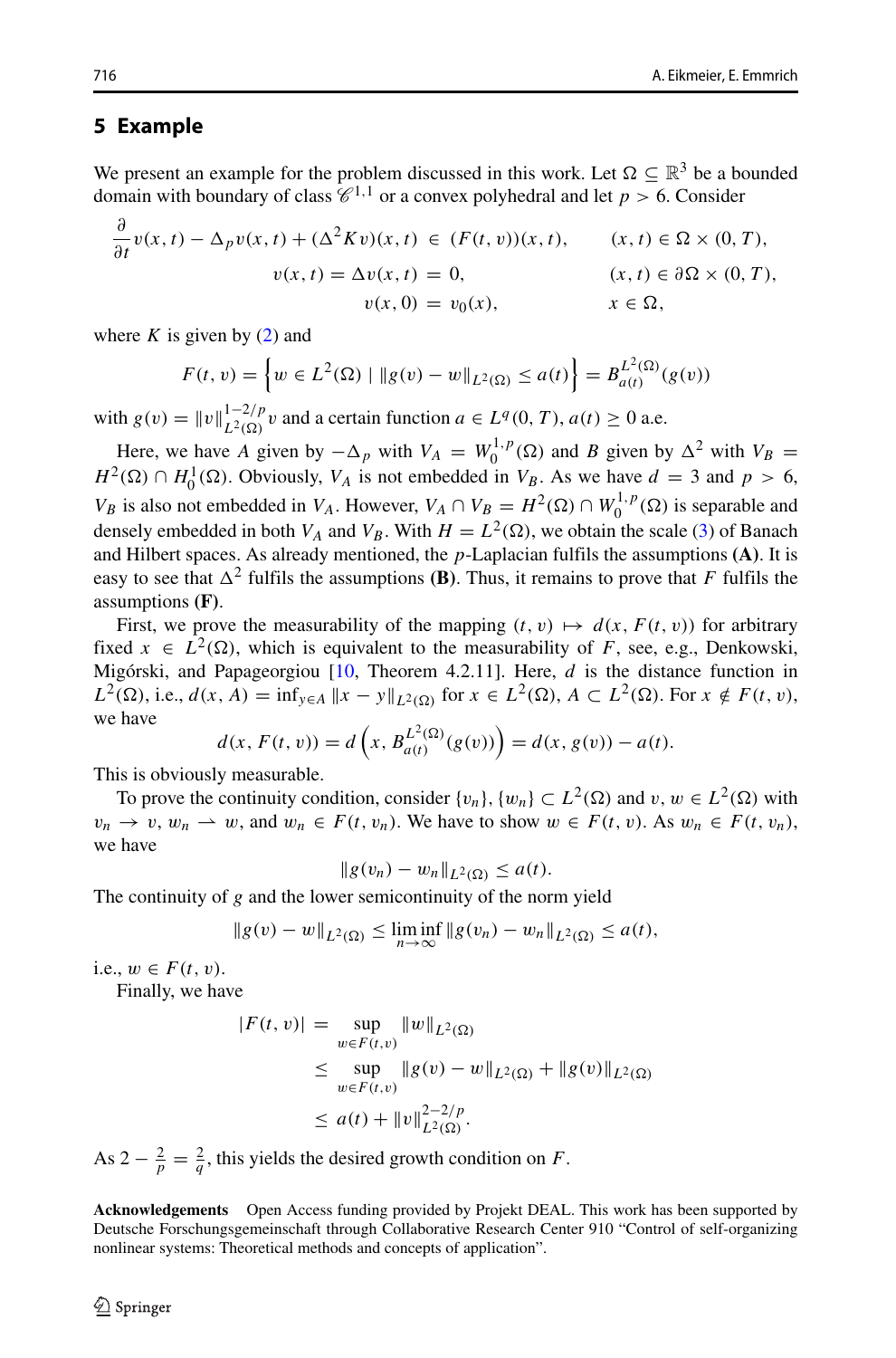**Open Access** This article is licensed under a Creative Commons Attribution 4.0 International License, which permits use, sharing, adaptation, distribution and reproduction in any medium or format, as long as you give appropriate credit to the original author(s) and the source, provide a link to the Creative Commons licence, and indicate if changes were made. The images or other third party material in this article are included in the article's Creative Commons licence, unless indicated otherwise in a credit line to the material. If material is not included in the article's Creative Commons licence and your intended use is not permitted by statutory regulation or exceeds the permitted use, you will need to obtain permission directly from the copyright holder. To view a copy of this licence, visit [http://creativecommonshorg/licenses/by/4.0/.](http://creativecommonshorg/licenses/by/4.0/)

## **References**

- <span id="page-14-18"></span>1. Amann, H., Escher, J.: Analysis III. Birkhäuser, Basel (2001)
- <span id="page-14-10"></span>2. Aubin, J.-P., Cellina, A.: Differential Inclusions. Grundlehren der mathematischen Wissenschaften, vol. 264. Springer, Berlin (1984)
- <span id="page-14-11"></span>3. Aubin, J.-P., Frankowska, H.: Set-Valued Analysis. Birkhäuser, Boston (1990)
- <span id="page-14-13"></span>4. Beyn, W.-J., Emmrich, E., Rieger, J.: Semilinear parabolic differential inclusions with one-sided Lipschitz nonlinearities. J. Evol. Equ. **18**, 1319–1339 (2018)
- <span id="page-14-16"></span>5. Brézis, H.: Analyse Fonctionnelle: Théorie et Applications. Dunod, Paris (1999)
- <span id="page-14-19"></span>6. Castaing, C., Valadier, M.: Convex Analysis and Measurable Multifunctions. Lecture Notes in Mathematics, vol. 580. Springer, Berlin (1977)
- <span id="page-14-9"></span>7. Crandall, M.G., Londen, S.-O., Nohel, J.A.: An abstract nonlinear Volterra integrodifferential equation. J. Math. Anal. Appl. **64**, 701–735 (1978)
- <span id="page-14-4"></span>8. Cushing, J.M.: Integrodifferential Equations and Delay Models in Population Dynamics. Lecture Notes in Biomathematics, vol. 20. Springer, Berlin, Heidelberg (1977)
- <span id="page-14-12"></span>9. Deimling, K.: Multivalued Differential Equations. de Gruyter, Berlin (1992)
- <span id="page-14-17"></span>10. Denkowski, Z., Migórski, S., Papageorgiou, N.S.: An Introduction to Nonlinear Analysis: Theory. Kluwer Academic Publishers, Boston (2003)
- <span id="page-14-1"></span>11. Desch, W., Grimmer, R., Schappacher, W.: Wellposedness and wave propagation for a class of integrodifferential equations in Banach space. J. Differ. Equ. **74**, 391–411 (1988)
- <span id="page-14-15"></span>12. Diestel, J., Uhl, J.J.: Vector Measures. American Mathematical Society, Providence (1977)
- <span id="page-14-2"></span>13. Edwards, D.A.: Non-Fickian diffusion in thin polymer films. J. Polym. Sci. Part B: Polym. Phys. **34**, 981–997 (1996)
- <span id="page-14-3"></span>14. Edwards, D.A., Cohen, D.S.: A mathematical model for a dissolving polymer. AIChE J. **41**, 2345–2355 (1995)
- <span id="page-14-7"></span>15. Eikmeier, A., Emmrich, E., Kreusler, H.-C.: Nonlinear evolution equations with exponentially decaying memory: Existence via time discretisation, uniqueness, and stability. Comput. Methods Appl. Math. **20**, 89–108 (2020)
- <span id="page-14-6"></span>16. Emmrich, E., Thalhammer, M.: Doubly nonlinear evolution equations of second order: Existence and fully discrete approximation. J. Differ. Equ. **251**, 82–118 (2011)
- <span id="page-14-21"></span>17. Fan, K.: Fixed-point and minimax theorems in locally convex topological linear spaces. Proc. Nat. Acad. Sci. U. S. A. **38**, 121–126 (1952)
- <span id="page-14-5"></span>18. Fedotov, S., Iomin, A.: Probabilistic approach to a proliferation and migration dichotomy in tumor cell invasion. Phys. Rev. E **77**, 031911 (2008)
- <span id="page-14-8"></span>19. Gajewski, H., Gröger, K., Zacharias, K.: Nichtlineare Operatorgleichungen und Operatordifferentialgleichungen. Akademie, Berlin (1974)
- <span id="page-14-20"></span>20. Glicksberg, I.L.: A further generalization of the Kakutani fixed theorem, with application to Nash equilibrium points. Proc. Amer. Math. Soc. **3**, 170–174 (1952)
- <span id="page-14-14"></span>21. Gori, C., Obukhovskii, V., Rubbioni, P., Zvyagin, V.: Optimization of the motion of a visco-elastic fluid via multivalued topological degree method. Dyn. Syst. Appl. **16**, 89–104 (2007)
- <span id="page-14-22"></span>22. Kalita, P., Migorski, S., Sofonea, M.: A class of subdifferential inclusions for elastic unilateral contact ´ problems. Set-Valued Var. Anal. **24**, 355–379 (2016)
- <span id="page-14-23"></span>23. Kalita, P., Szafraniec, P., Shillor, M.: A frictional contact problem with wear diffusion. Z. Angew. Math. Phys. **70**, 96 (2019)
- <span id="page-14-24"></span>24. Lions, J.-L., Magenes, E.: Non-Homogeneous Boundary Value Problems and Applications, vol. I. Springer, Berlin (1972)
- <span id="page-14-0"></span>25. MacCamy, R.C.: An integro-differential equation with application in heat flow. Q. Appl. Math. **35**, 1–19 (1977)